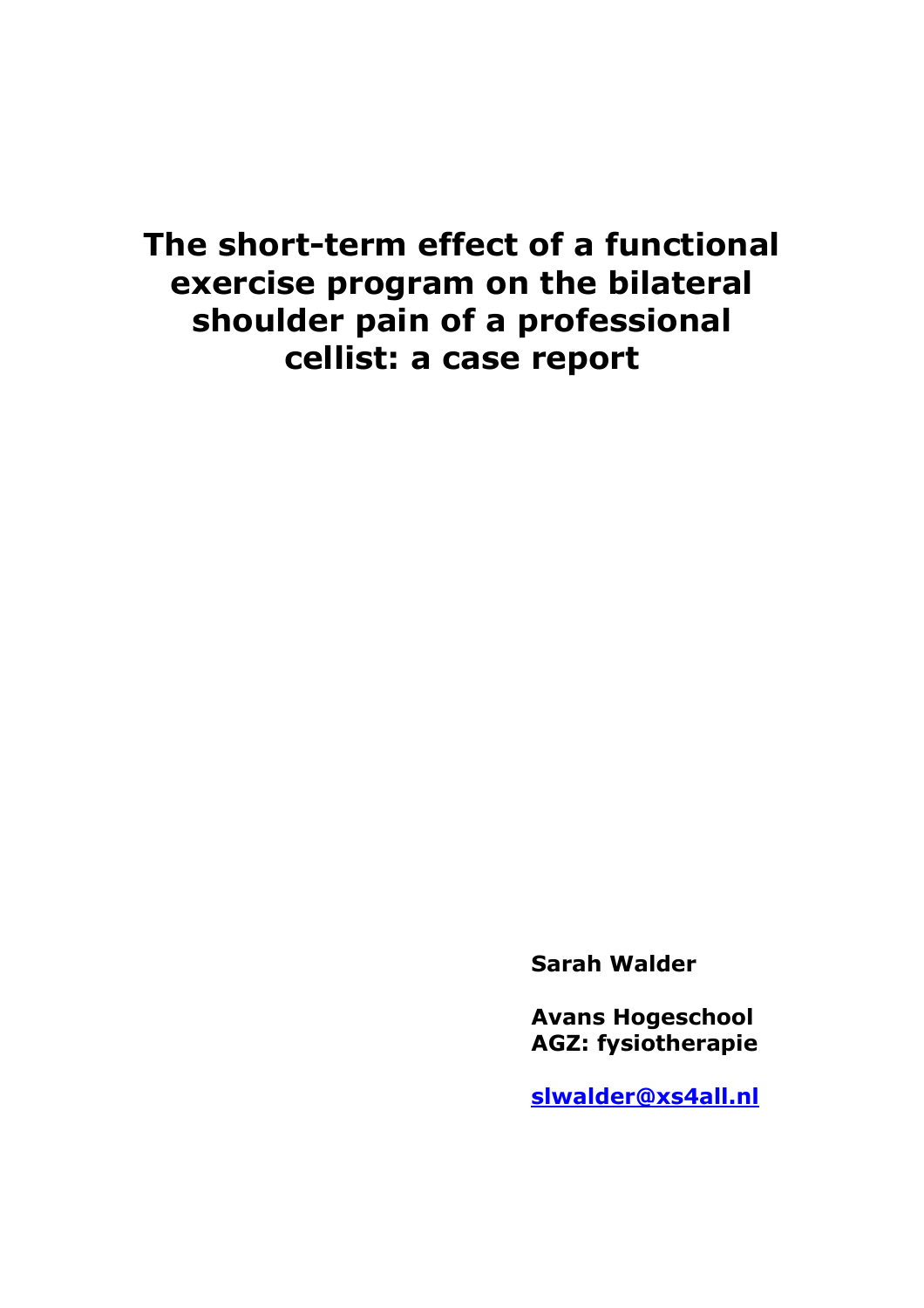# **Summary**

### **Introduction:**

The question asked in this case report is: what is the effect of a functional exercise program on a professional cellist with shoulder pain in terms of pain reduction and improvement in coordination, measured with the local perceived discomfort scale (LPD) and with the face validity of a video recording. Up to 87% of string instrument players have pain related musculoskeletal disorders (PRMDs). Recognition and adequate treatment of injuries in musicians can limit the impact of injury on a musician's career as well as improving treatment possibilities and reducing the costs of health care and disability. Cellists sustain high levels of injury in their shoulders, but little is known about the specific causes or treatments of cellists' injuries beyond clinical expertise.

#### **Method:**

A 48-year-old cellist in a professional orchestra in the Netherlands presented at a physical therapy practice with chronic playing-related bilateral shoulder pain of unknown origin. The Brighton criteria were positive for benign joint hypermobility syndrome (BJSS). Observation of video material of the patient playing showed that she was not in plumb alignment and that the shoulders seemed to have to work excessively hard. Spinal motion was not fluid and didn't always support the work load in the shoulders. When used, it mainly supported the changing of positions in the more static left arm and not the action of the dynamic bowing arm. The LPD was used to determine the location and level of pain in the upper extremity. It is hypothesized that a slight alteration in cello playing strategy, including using more integrated movement in the spine to facilitate movement in the shoulders, will reduce the work load on the shoulders by spreading the load across a maximal number of structures/joints. This can result not only in a reduction of pain but could literally take the focus off of the shoulders as the 'problem'. The patient received functional exercises, learning first how to utilize the full range of motion (ROM) of rotation in the trunk without the cello and then how to utilize this new movement pattern in her cello technique with cello specific exercises.

### **Results:**

The patient did functional exercises for 10 days. The pain increased so dramatically that the patient had to stop playing and doing the exercises for a week. The LPD showed no minimal clinically important difference (MCID) in pain areas that were scored both in the baseline and effect measurements. It was able to describe a pain pattern, with more pain locations on the right and dorsal side of the body. Of the 26 areas of pain described in the baseline and effect LPD, 14 were either new areas of pain or areas where pain had disappeared. Video observation showed no absolute improvements in the integration of movement of the spine and shoulders.

#### **Discussion:**

This intervention's effects were likely limited by time constraints and patient compliance, but show potential for future research. An exercise program also focusing on scapular stability, shoulder strength and posture might have helped this patient. Analysis of movement patterns could be accomplished using more technological solutions. Future study should be devoted to causal factors of PRMDs in cellists as well as targeted interventions such as this one.

**Key words:** cello, shoulder pain, postural instruction, physical therapy, LPD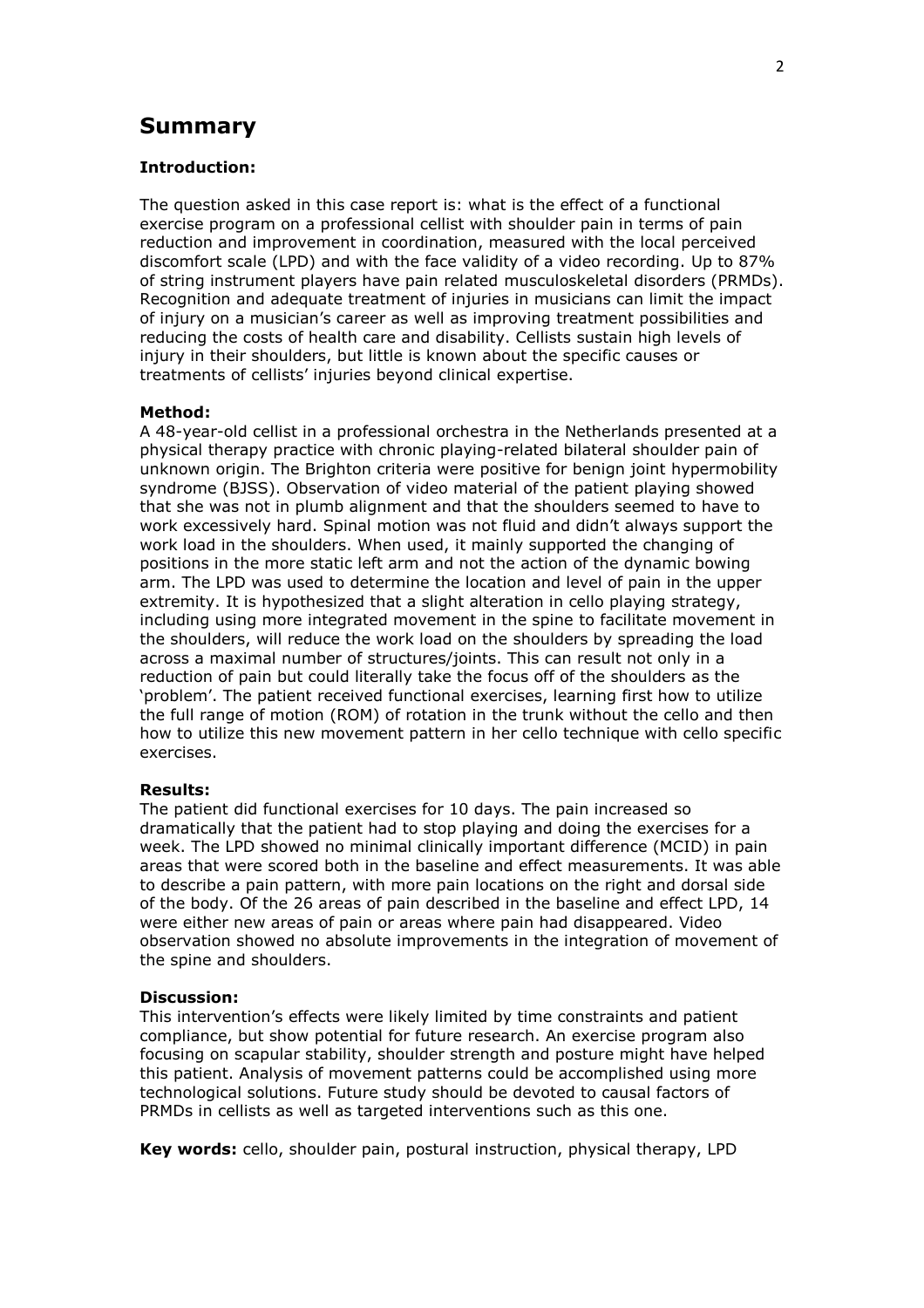# **Introduction**

A successful musical performance requires peak physical and mental performance under pressure. Inadequate treatment of injury can lead to a significant drop in the quality of life, the artistic achievement, the financial situation and ultimately the career of a musician. Recognition of the complex nature and impact of injury to musicians could substantially improve treatment possibilities and reduce the long-term costs of health care and disability.

Because of the paucity of research as well as ignorance amongst medical professionals of the complexity of the disorders, playing-related musculoskeletal disorders (PRMDs) are often inadequately recognized or treated (Kava et al, 2010). Though Performance Medicine is a growing field, management of occupational disorders in musicians continues to be based almost entirely on clinical experience rather than scientific evidence (Schuele, 2004).

Of the approximately 17,000 performing artists in the Netherlands, approximately 13,000 are professional musicians. Despite their small numbers, their reach is broad: performances by professional artists were attended by 21,5 million people in 2009, and the performing arts as a whole were responsible for 0.8% to 0.9% of the total number of jobs (Podiumpeiler, 2011). Estimates of the prevalence of PRMDs in adult instrumentalists range from 39% to 87%, with more recent studies showing higher prevalences (Stotijn, 2006; Zaza, 1998). Musicians also often suffer from entrapment neuropathies and focal dystonia, and multiple diagnoses are frequent (Paarup, 2011; Scheule, 2004; Dawson, 2002; Lederman, 1995; Middlestadt and Fishbein, 1989). However, the extant literature is unanimous about musculoskeletal problems being the most common source of pain and injury in instrumentalists.

The results of an internet search demonstrate that literature specifically about string instrument players, and in general about performing arts medicine, is sparse. Stotijn's literature review (2006) gives a good overview of health risks, injury and prevention in musicians. The problems of string players are included in several systematic reviews, many from the 1980's and 1990's, most of which looked at problems of orchestral musicians (Schuele & Lederman, 2004; Zaza,1992; Middlestadt & Fishbein,1989). However, the terminology and methods used for research on musicians makes comparison between studies difficult (Dawson, 1998).

Amongst orchestral musicians, string instrument players have the highest prevalence of PRMDs. In a survey of 48 orchestras (2212 respondents), 66% of the string players reported serious musculoskeletal injuries, significantly more than other instrument groups (Middlestadt & Fishbein, 1989). String players most commonly suffer PRMDs in the upper extremities. Women tend to have more, and more severe, PMRDs. (Paarup et al, 2012; Wilke et al, 2011; Middlestadt & Fishbein, 1989). Distribution of PMRDs is generally related to the size of the instrument as well as the required technique. Middlestadt & Fishbein (1989) found that cellists had the highest levels of severe musculoskeletal problems in string players, with the right shoulder, right neck, lower back and left hand the most common locations of injury.

Musicians' occupational disorders, with the exception of focal dystonia, tend to have good prognoses and don't often result in lasting disability. Conservative treatment, usually involving rest, is often beneficial but is not always financially or psychologically possible. Insurance covering income lost because of playing-related injury is marginally available and not always affordable, especially for the self-employed musician (Schuele & Lederman, 2004;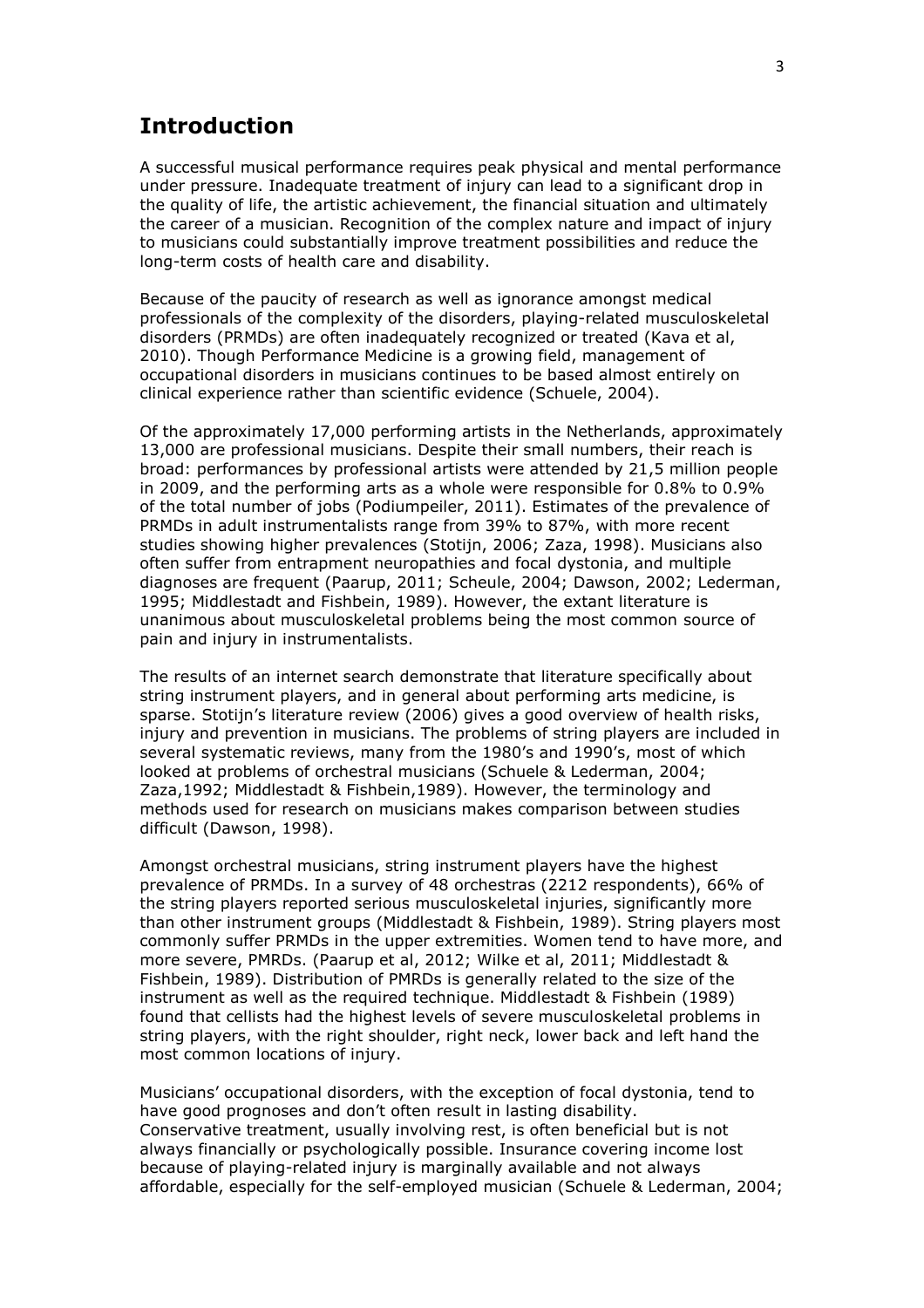Chmelar, 1990). Successful therapies for PRMDs in musicians will take note of all of these relevant factors and be based on the available research.

# **Theoretical construct**

Playing-related musculoskeletal disorders can be seen as the result of a disbalance between the requirements of playing an instrument and performing, and the musician's physical and mental capacity to meet these requirements. Asymmetric postures, inherent to the playing of an instrument, and rehearsal length are significant factors in the development of PRMDs (Wilke, 2011). Static positions and muscle tension can decrease blood flow to working tissues, contributing to tissue overload and microtrauma, both of which can lead to injury over time. Repetitious movement and limited recovery time also may contribute.

Hypermobility, which is more prevalent amongst musicians than in the general population, frequently contributes to musculoskeletal problems, including joint pain. It is often overlooked as a possible cause of PRMDs. The Brighton criteria, currently the instrument of choice in the diagnosis of benign joint hypermobility syndrome (BJHS) is quick, accurate and noninvasive (Dawson, 2001; Grahame, 2012; Middlestadt & Fishbein, 1989; Rickert, 2012; Brandfonbrenner, 1990).

Psychological factors play an important role in the development of PRMDs. Musicians are often subject to extreme pressure to perform at their best. Artistic achievement is the holy grail, both for the musician and his employer. Failure can be a stressful event, both in the personal and private domain, and can have serious financial consequences. Stress in various forms is inherent in the profession, and a performers' ability to cope with stress has a direct impact on performance (Schmidt & Wrisberg, 2008) as well as on the performer's experience of injury. Recent studies show that up to 70% of musicians suffer from stage fright (Brugués, 2011). Physical aspects of stage fright include muscle stiffening in an effort to maintain control, a loss of body awareness and a decreased capacity to differentiate movements, all of which can contribute to injury (Lee et al, 2012; Schmidt & Wrisberg, 2008; Burken & Swank, 2000). Psychological factors that affect or even cause injury, such as stage fright, are best treated preventatively (Brugués, 2011).

Whatever the cause, the resultant injury disrupts performance. Every instrumentalist develops his own strategy when confronted with a constraint such as shoulder injury. The strategy chosen is dependant on many factors, including past experiences (memory), the individuals' physical ability to compensate for the injury, and work pressure. PRMDs limit the choice of movement strategies that a performer has. Movement strategies also change because pain. These changes can in turn lead to further injury.

As in top sport, instrumentalists' movement strategies are learned early and refined for years. Though new movement strategies can minimize tissue overload and allow healing to take place, learning or adjusting a movement strategy can be difficult or impossible, may take time and will certainly affect performance, at least in the short term. Whether or not a new strategy will be successful is dependent on the performer's abilities and motivation to change as well as on the demands of his career.

When PRMDs exist, several physical therapy treatment modalities may be useful. Coordination and strength training are typical interventions, counteracting the effects of repetitious movement and static postures. Periods of rest may be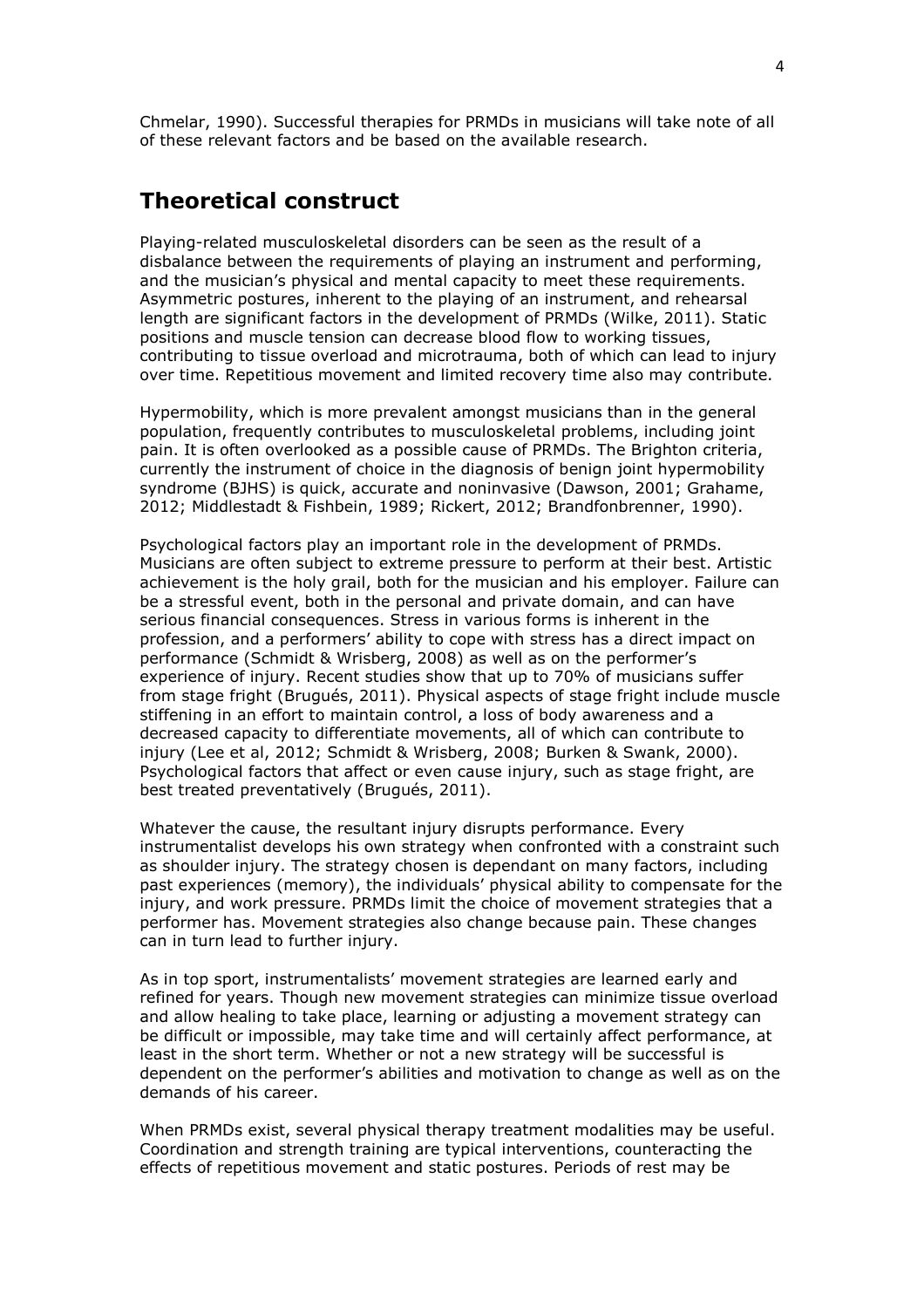advised, allowing tissues to heal. Functional training is useful for instrumentalists, whose work requires a high degree of complexity.

While all instruments can be seen as constraints, literature shows that cellists suffer amongst the highest levels of PRMDs, perhaps because of the cello's shape and large size. As with most instruments, it is not possible to play the cello in a symmetrical way, nor can one eliminate the need for static postures or repetitious movement. In playing, the left arm tends to be relatively static, facilitating fine motor coordination in the left (fingering) hand. The right (bow) arm is used dynamically. In general the scapulae serve as a stable base, or punctum fixum, for arm movement, while movement in the thoracic and lumbar spine facilitates work in the shoulders. However, it is not always possible to stabilize the scapulae while playing the cello, as stabilization leads to limitations in the necessary range of motion (ROM) as well as in the transfer of power to the strings. Where static positions cannot be avoided, compensatory dynamic motion outside of playing can help reduce their negative effects. Learning to utilize the full movement chain, starting at the pelvis, can reduce the loading on each individual joint in the upper extremity, potentially reducing both the pain of the injured, or overloaded, joints as well as the danger of further compensatory overuse injuries.

Literature specifically about cellists with shoulder pain is virtually nonexistent. An internet search resulted in no systematic reviews. Rickert et al (2012), in the single RCT on this subject, attempted to propose a mechanism for disease and establish possible causal factors specific to shoulder pain in cellists, observing that, in professional cellists, both shoulders showed marked reduction of ROM for internal and external rotation, and concluding that this could be an indication of rotator cuff tightening due to microtrauma. This in turn could explain the increased pain and pathology seen in this group. Rickert et al suggest that targeted interventions for cellists with shoulder pain, such as exercises for the scapular stabilizers and muscles of the rotator cuff, could be effective, while noting the need for further research.

Shoulder pain is a common problem for professional cellists. Though musculoskeletal disorders of the shoulder have been highly researched in other fields, little is known about the causes or treatment of shoulder pain in cellists. The question asked in this case report is: what is the effect of a functional exercise program on a professional cellist with shoulder pain in terms of pain reduction and improvement in coordination, measured with the local perceived discomfort scale (LPD) and with the face validity of a video recording. Information regarding the success of a targeted treatment as well as indications for further research will add to the scarce literature on this subject.

# **Method**

### **Case description**

A 48-year-old professional cellist with a part-time job in a major symphony orchestra presented with chronic shoulder, neck and arm pain to a physical therapy practice. The pain is located in the neck, shoulder, lateral ribs, dorsal side of the arms and thenar side of the hand. It alternates between tolerable and unbearable, is always present, and is nearly always unilateral, switching sides for no apparent reason. For the past two years the pain was predominantly on the left side, but for the last three months, after a gardening incident, the pain has been mostly on the right. The patient can 'do everything' in her activities of daily living (ADL) but doesn't choose to, as even slight provocations can trigger pain, making playing impossible. For the last 2 months the pain in her shoulders has dramatically limited her practice time; she currently plays ½-1 hour per day on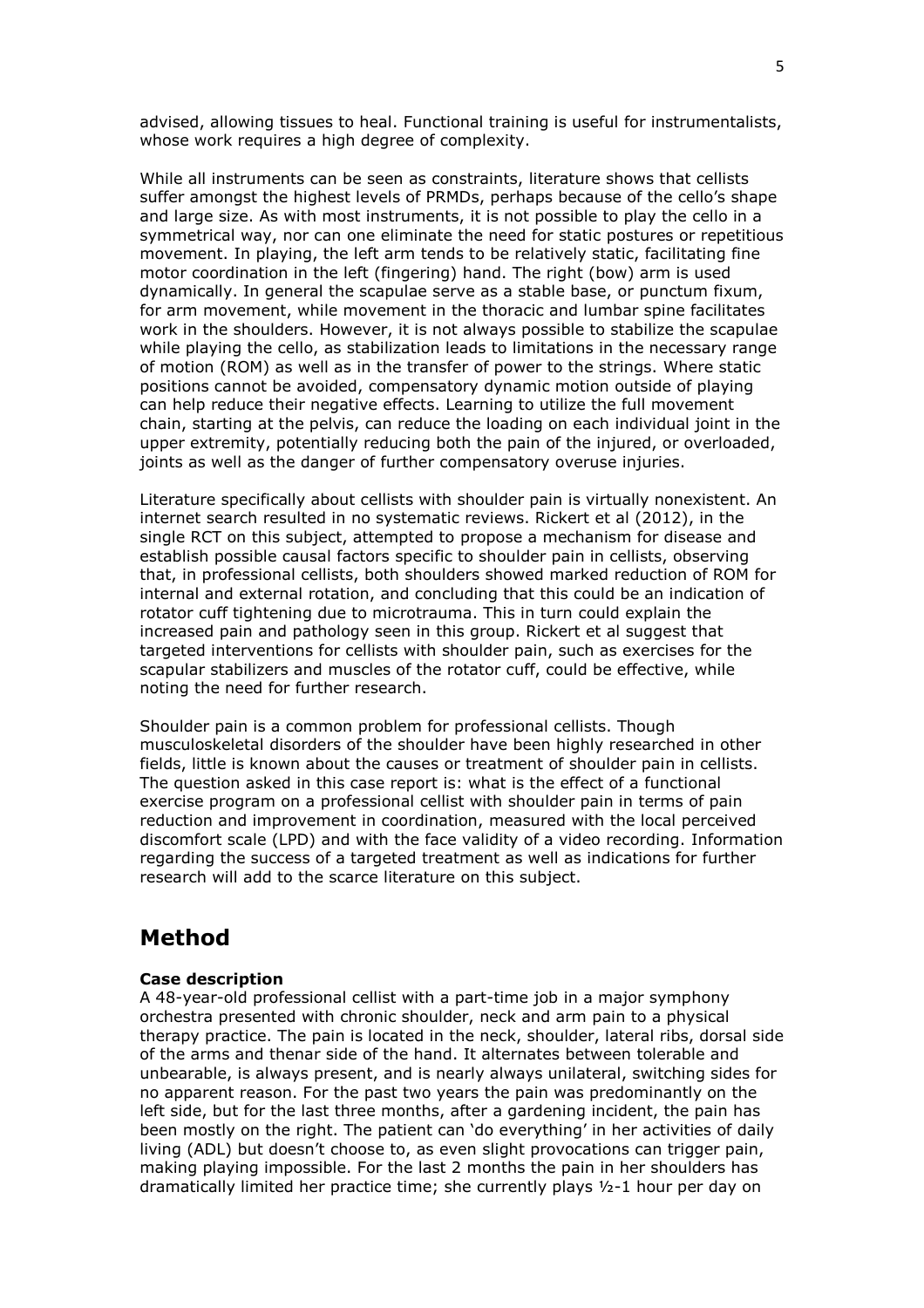her days off (Paarup et al, 2012, found that the average playing time for orchestral musicians, including rehearsals, performances and individual practice, was 4.5 hours per day). The services in her orchestra last 2-5 hours and always result in an increase in pain levels, which she manages by 'not thinking, just playing'. Practical adjustments, such as playing with a lighter bow, as well as adjustments in playing technique have made it possible for the patient to continue to play.

As a child her joints were very mobile and she has had pain complaints in the upper extremity since she was young. At the age of 12 her left  $1<sup>st</sup>$  rib was excised because of pain. In puberty, around age 14, she became very stiff, which event corresponded with the advent of her current pain complaints. In the intervening years the patient has had recurrent pain complaints. She has seen many specialists, including orthopedists. With the exception of a frozen shoulder (right) in 2007, for which she had to take 3 years off from the orchestra, there has been no conclusive diagnosis.

The patient has undergone many forms of therapy, including extensive physical, postural and manual therapy as well as acupuncture. Nothing definitively improved her chronic shoulder pain, and exercise therapy had a negative effect on the pain. Anti-inflammatory pain medication, including diclofenac, has no effect on her pain. Medications for nerve pain have not been tried. Currently she is undergoing dry needling for myofacial pain, which she started in 2010; the success of this therapy is at present unclear, though the patient believes that triggerpoints in the mm. scalenii are responsible for a substantial portion of her pain problem. The patient is very motivated to play the cello but unwilling to try exercise therapy again. She is excellent at managing her ADL around her chronic pain situation but tends to want to do everything herself and finds it difficult to accept help. She hasn't informed her colleagues in the orchestra about the extent of her continuing problems.

The patient hopes to achieve a reduction in shoulder pain so that she can continue playing cello.

#### **Physical examination**

The goal of the physical examination was:

- observation of posture and relevant abnormalities upon visual inspection

- to determine the active and passive ROM in the patient's shoulders and spinal column

- to determine the presence of weakness or lack of coordination in the shoulder area

- to determine which movements trigger pain and the specific location and nature of the pain

- to determine the presence of shoulder impingement

- to determine the presence of BJHS, using the Brighton criteria

- to determine the quality of the patients' movements while playing cello, using video observation

The above are necessary to be able to determine if and which intervention might help the patient.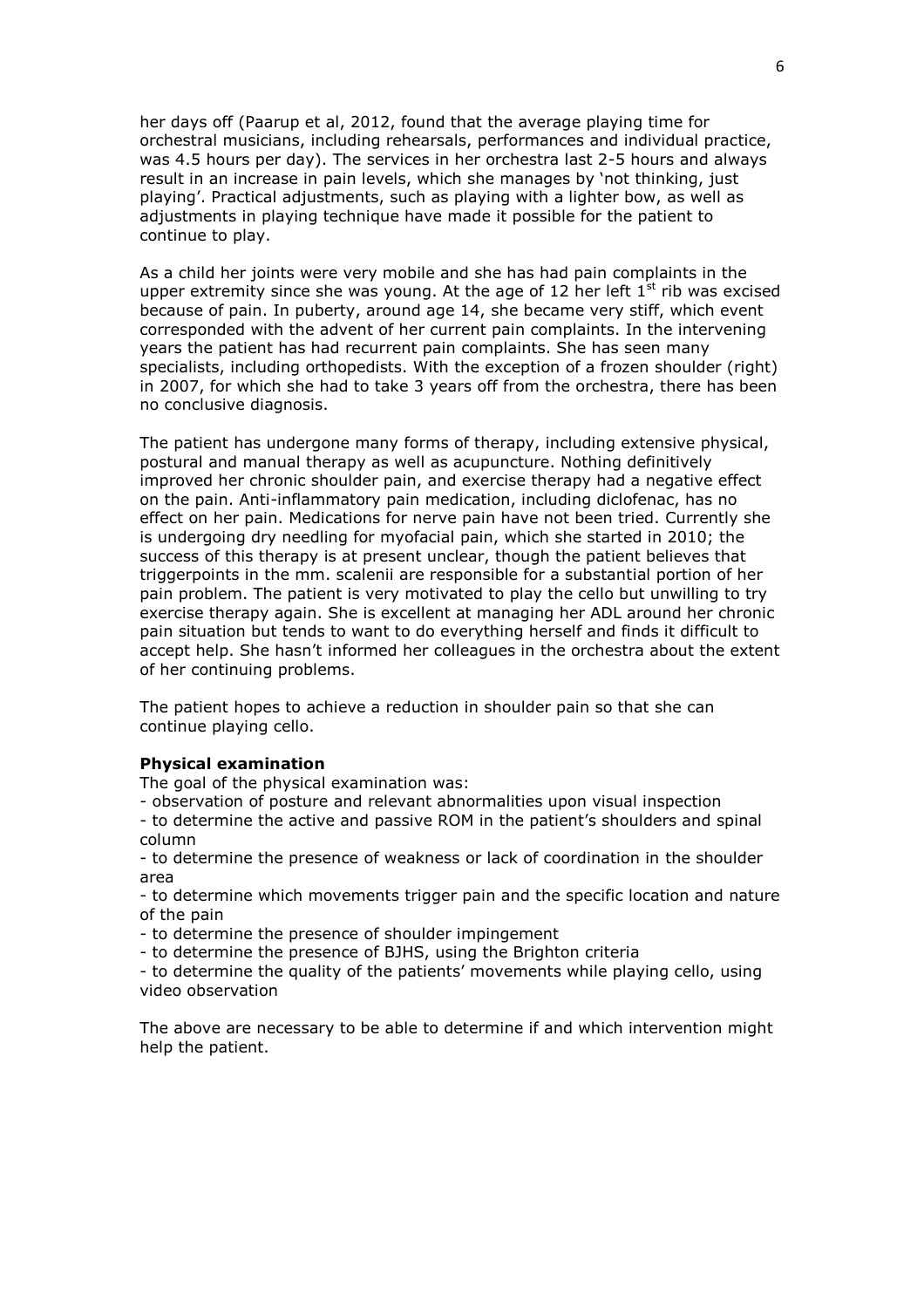*Table 1 Instruments used in physical examination*

| <b>Brighton</b><br><b>Criteria</b>                                       | The Brighton criteria are the most current criteria for the<br>diagnosis of benign joint hypermobility syndrome, BJHS, a<br>common cause of musculoskeletal pain. The Brighton criteria<br>make use of the Beighton scale as well as several other<br>measurements, making it a more comprehensive scale than<br>the Beighton, which was never intended to be used as a<br>diagnostic instrument for hypermobility. It has been<br>validated in adults 16 years and older. Both sensitivity and<br>specificity are 93% (Simpson, 2006; Graham, 2012).                                                                                                                                                                                                                                                                                                                                                                                                                                                                                                                                                                                                                                                                                                                                                                                                                              |
|--------------------------------------------------------------------------|------------------------------------------------------------------------------------------------------------------------------------------------------------------------------------------------------------------------------------------------------------------------------------------------------------------------------------------------------------------------------------------------------------------------------------------------------------------------------------------------------------------------------------------------------------------------------------------------------------------------------------------------------------------------------------------------------------------------------------------------------------------------------------------------------------------------------------------------------------------------------------------------------------------------------------------------------------------------------------------------------------------------------------------------------------------------------------------------------------------------------------------------------------------------------------------------------------------------------------------------------------------------------------------------------------------------------------------------------------------------------------|
| <b>MRC:</b><br><b>Medical</b><br><b>Research</b><br><b>Council scale</b> | Muscle strength was measured using the 6 point MRC. There<br>are many versions of this alphanumeric system of measuring<br>the neuromusculoskeletal system, but most are essentially<br>similar in the use of a 6 point non-linear scale, whereby 0<br>equals no movement and 5 equals normal strength. Despite<br>wide usage it has been criticized: grades 1-3 may be too<br>narrow, grade 4 too broad, and there is no operational<br>definition of grade 5, 'normal' strength. Recent research<br>suggests modification into a 4-point scale may reduce<br>clinician error in reporting improvement (Vanhoutte et al,<br>2011; Florence et al, 1992; Kendall, 2005). A recent<br>literature review showed that there is evidence for good<br>reliability and validity in the use of manual muscle testing<br>with neuromusculoskeletal dysfunction, and concluded that it<br>is a clinically useful tool (Cuthbert & Goodheart Jr (2007).                                                                                                                                                                                                                                                                                                                                                                                                                                      |
| <b>ROM:</b><br><b>Range of Motion</b>                                    | Active shoulder and neck ROM were estimated. Left/right<br>differences in active spinal flexion and lateral flexion were<br>measured as fingertip-to-floor distances in centimeters.<br>Active rotation while sitting was measured with a<br>goniometer. Lumbar flexion was measured with the modified<br>Schöber method. Internal and external rotation of the arms<br>were measured with a goniometer in a supine position, with<br>the arms in 90° abduction.<br>Estimating ROM using visual inspection is unreliable when<br>precision and accuracy are required (Gajdosik & Bohannon,<br>1987) but is clinically practical.<br>The measurement of ROM of the extremities with a universal<br>goniometer generally has good to excellent reliability, though<br>measurements of the spine tend to be less reliable than<br>measurements of the extremities. The validity of goniometry<br>is particularly dependent on the experience of the<br>practitioner (Norkin & White, 2003).<br>The use of a measuring tape to measure both lateral flexion<br>and the combined ROM of hip, spine and shoulder girdle with<br>fingertip-to-floor distance, has been shown to be reliable.<br>The modified Schöber method has shown varying reliability.<br>All of the tape measure tests have low validity as measures<br>of spinal ROM but may be clinically useful (Clarkson, 2005). |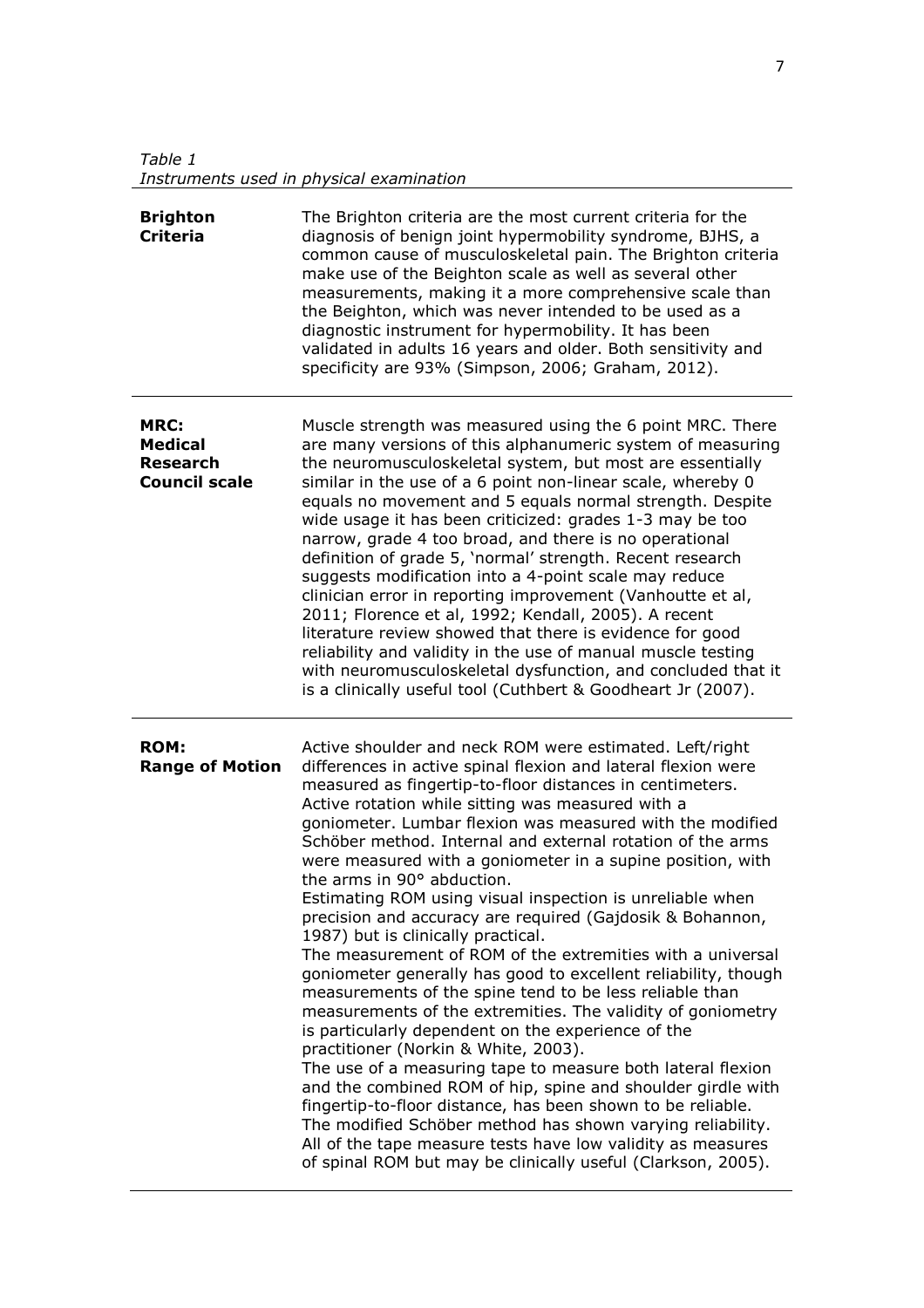| NRS:<br><b>Numeric Rating</b><br><b>Scale</b> | The NRS has been shown to be a reliable and valid<br>instrument for measuring pain intensity for many populations<br>(Ferriera-Valente et al, 2011) and has been shown to have<br>higher compliance rates, better responsiveness and ease of<br>use when compared to other common pain scales (Hjermstad<br>et al, 2010). Changes in NRS scores for patients with high<br>baseline levels of pain $($ >7 $)$ tend to be greater than for<br>patients with lower baseline scores (<4). A NRS change of 2<br>and a percent change score of -33% represents a minimal<br>clinically important difference (MCID) for patients with |
|-----------------------------------------------|--------------------------------------------------------------------------------------------------------------------------------------------------------------------------------------------------------------------------------------------------------------------------------------------------------------------------------------------------------------------------------------------------------------------------------------------------------------------------------------------------------------------------------------------------------------------------------------------------------------------------------|
|                                               | chronic musculoskeletal pain and are associated with a 'much<br>better' improvement (Salaffi et al, 2004).                                                                                                                                                                                                                                                                                                                                                                                                                                                                                                                     |

#### **Conclusion based on results physical examination and observation of video material**

The patient stands and sits slightly out of plumb alignment, with her weight toward the front of her feet in standing and on the ventral side of the tuburcula ischiadicum while sitting. There is a slight S-scoliose. The patient has winging scapulae in rest, L>R, the right scapula is laterally rotated in rest, and the scapulohumeral rhythm is unusually asymmetric. In active depression tingling was felt into the fingers, a neurological sign. There is end-range shoulder and neck pain in all passive ROM tests of shoulder, shoulder girdle and neck with the exception of adduction. All active shoulder and neck tests were painful except elevation. Active external rotation with the arm in neutral was limited on both the left and the right to, respectively, 40° and 35°. Passive internal and external rotation in 90° were also limited, especially on the right, where the total ROM for internal and external rotation in 90° equaled 141°. There was no reduction of strength on all resistance tests (MRC scale 5) with the exception of glenohumeral abduction, which was inhibited by pain. There was no evident difference in strength between the left and the right side. The dorsal capsule and the attachment tendons of the mm. supraspinatus, infraspinatus and biceps brachii pars longus were painful on palpation. The painful arc test was positive between 80°-90° on the right, Hawkins-Kennedy was positive L>R, Yocum was positive only on the left. Jobe's empty can was negative. The patient meets the Brighton criteria for BJHS with one major and 4 minor criteria (see appendix C).

Observation of the patient playing cello on video showed several notable features. The patient sits actively upright with the cello, with her lumbar spine in a demonstrable neutral position and an apparently flaccid stomach. The position of the cello's tuning pegs seems to force head placement far to the right in lateroflexion. Though head and pelvis are in plumb alignment, the spine deviates to the left of the plumb line, sometimes quite profoundly. Left convex thoracic curvature starts at the head, has an apex at  $\pm T1$ , and ends between T1 and T4, depending on the playing activity.

The patient's movement patterns while playing are generally fluid and very proficient. Careful observation of the patterns shows that the pelvis, lumbar spine and head are generally held relatively statically, while the shoulders - particularly the scapulae - are used dynamically. The torso generally facilitates motions in the left, or fingering, arm. The right, or bowing, arm is facilitated by the torso only when the left arm can be left in a neutral position. When the patient plays in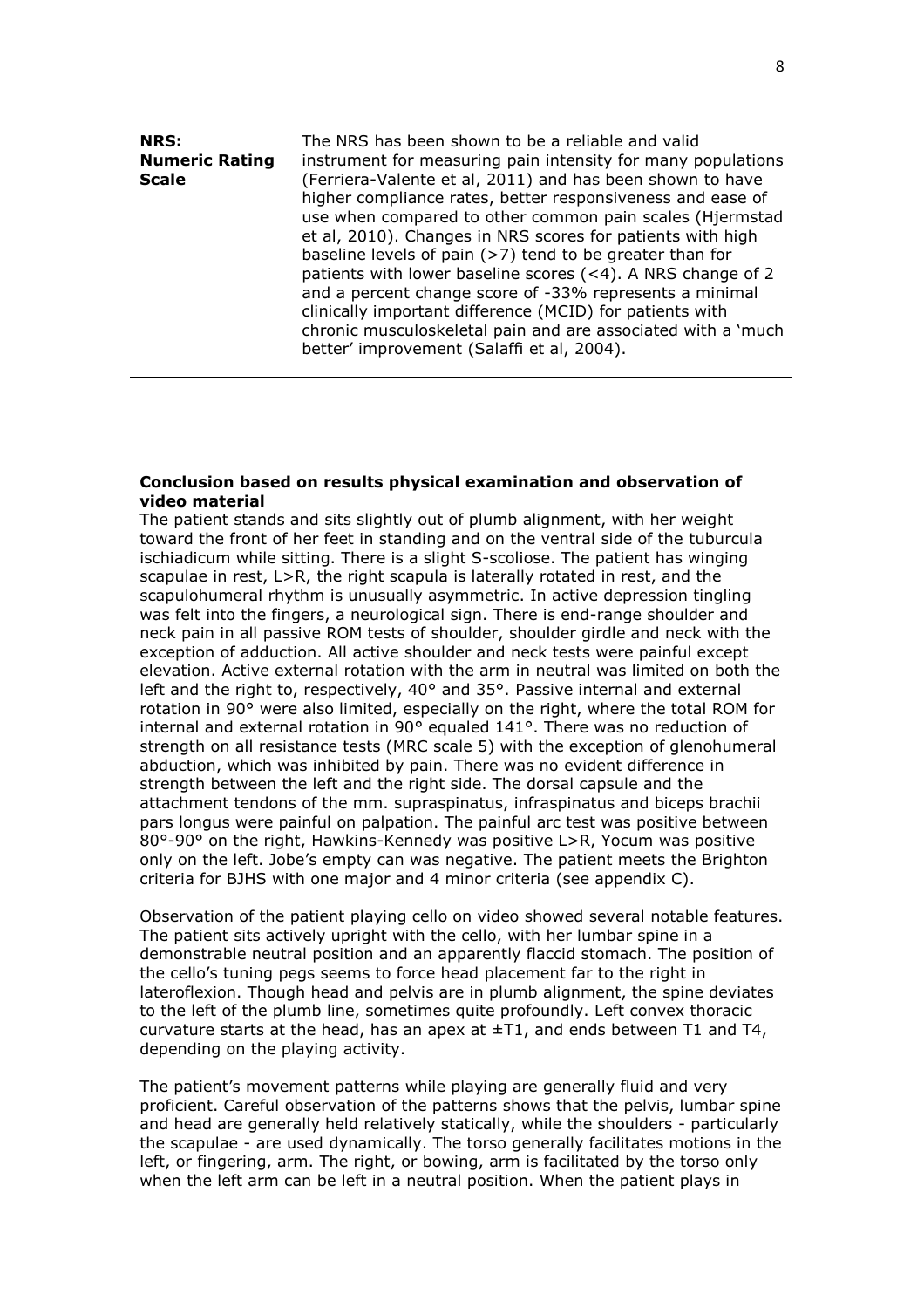higher positions (more caudal in the left hand) or on low strings (the strings on the right side of the instrument), the left convex curvature is exaggerated and is coupled with a clockwise rotation. When the patient plays in very high positions (cranial with the left hand), an abrupt end point to the left convex curve becomes apparent in the vicinity of T-10. The apex of the curve is around T-7; under this point the spine and torso appear static, dissociated from the movement above T-10. When the patient returns to a low (more cranial) left hand position, there is sometimes minimal curvature in the thoracic spine to the right with an apex around T-3, which is coupled with counterclockwise rotation. Both scapulae are extremely active, mobile and often winged, and work independently of each other. Sometimes their movements seem dissociated from the torso as a whole. The rotator cuff musculature appears well developed. When the patient plays on the highest (most to the left) string at the tip of the bow, her right (bowing) arm sometimes approaches 110° abduction. On the lowest string (the string most to the right) her right arm passes through the frontal plane into flexion.

#### **Interpretation**

The results of the examination did not lead to a definitive conclusion about the cause of the patient's shoulder pain. Several factors may play a role, including shoulder stability, general hypermobility in the past (as the Brighton criteria score would suggest), hypomobility of the shoulders and possibly of segments of the spinal column at present, and the long-term cumulative effects of playing the cello, including microtraumata. There may also be a rheumatologic or neurological component to her shoulder pain. The distribution of pain could represent myofacial referred pain patterns. Trigger points in the mm. levator scapula, serratus anterior and scalenii can account for all areas of pain reported by the patient (Travell, 1992, as cited in Davis, 2001). Inflammation of joints or connective tissue is possible but unlikely, as the patient doesn't respond to antiinflammatory medication. Medications for nerve pain have not been tried.

All active tests of the shoulder and neck were positive, which would suggest a problem with muscle or connective tissue. Passive adduction was the single painfree passive shoulder test, which would suggest that there could be either a connective tissue or joint pathology, but no acromioclavicular joint pathology. The m. serratus anterior is largely responsible for winging of the shoulder blade, or scapula alata, and may be weak. However, winging may also have developed out of a functional need for scapular mobility while playing cello. Rotator cuff tightness, potentially a result of hypermobility or microtraumata, may be a cause of the patient's pain. The rotator cuff tightness may also represent a functional need for stability while playing the cello.

Rickert et al (2012) suggest that an exercise program focusing on scapular and rotator cuff stability could be useful for cellists, and core stability exercises have been shown to be beneficial for musicians (Kava, 2010). Limiting the physical taxation of the shoulders could lead to a lessening of pain complaints. A functional intervention based on learning to utilize the movement possibilities of the whole torso could reduce the loading on the shoulders. This could be a simple and effective way to reduce the need for excessive shoulder activity, and therefore of shoulder pain, without having to address shoulder movement directly. The patient is a professional cellist. It is imperative to not undermine her existing technique if not absolutely necessary, as this could lead to noncompliance to the therapy as well as to the development of psychosocial problems such as stress and anxiety, both of which have been shown to play important roles in pain management. Addressing psychosocial factors falls outside of the scope of this case report because of time considerations.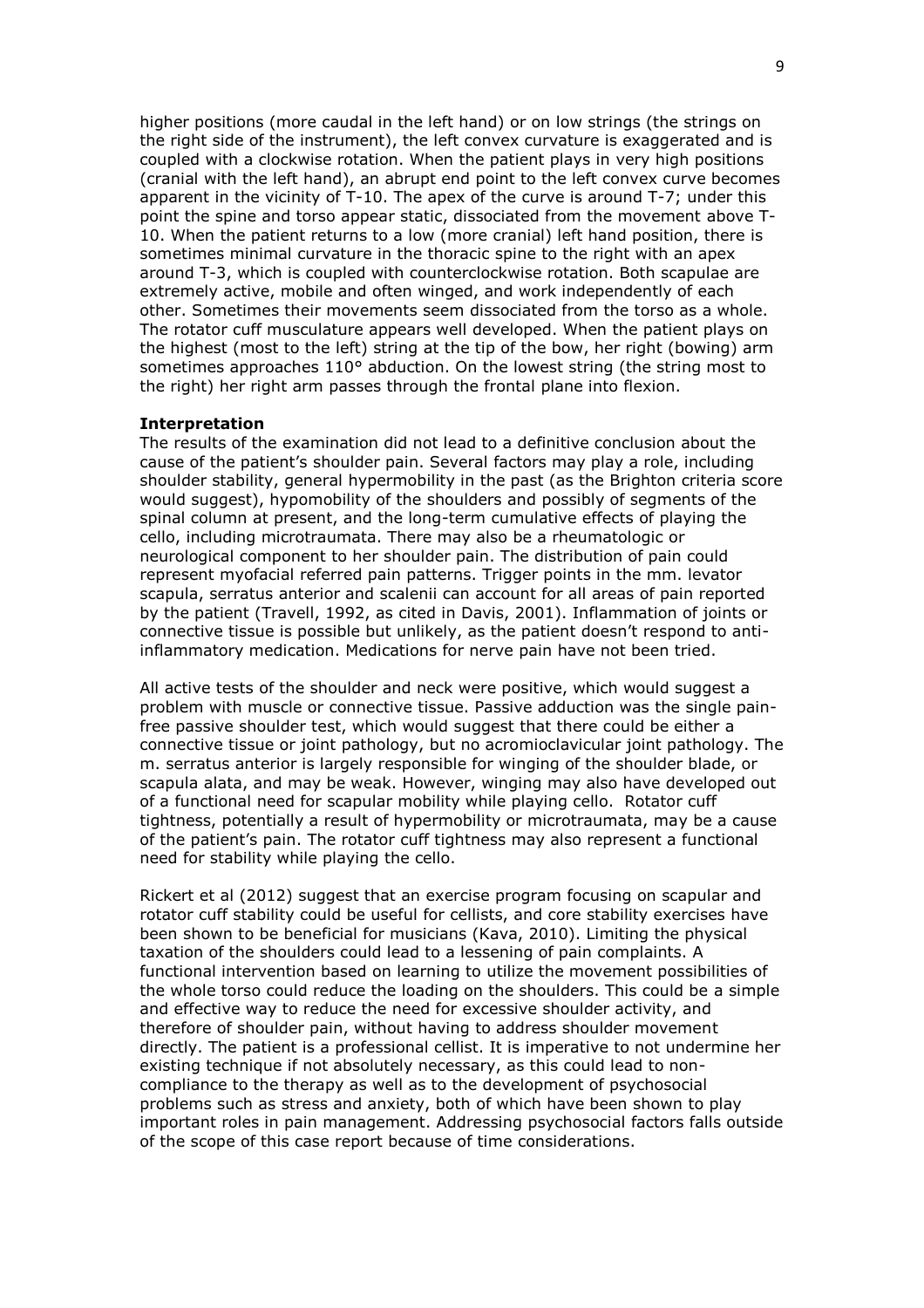### **The goal of treatment**

The goal of treatment is a reduction of this professional cellist's chronic shoulder pain, realized through a functional exercise program in which the patient learns a movement pattern that incorporates the torso into the movement pattern of the shoulders. It is hypothesized that this slight alteration in cello playing strategy can reduce the work load on the shoulders by spreading the load across a maximal number of structures and joints, resulting in a reduction of pain and taking the focus off of the shoulders as the 'problem'.

### **Baseline measurement**

It was determined that the local perceived discomfort scale (LPD; see table 2 and appendix C), would be the most suitable primary outcome measure for pain. Additionally, video observation, a second primary outcome measure, was used to evaluate and document the patient's cello technique (see table 2).

The patient was seen three weeks after the physical examination at her home for baseline measurements. On the day of the baseline measurement the patient had already played for about an hour. She performed scales and a short piece for the video recording and then filled in the LPD for the upper extremity. The patient divided the regions on the LPD body chart into sub-regions in order to depict her pain more accurately. She also requested a second LPD form so that she could differentiate between pain in the front and in the back of her body.

The patient was then instructed in the basic movement of rotation as well as in incorporation of this movement into her cello practice (see table 3). She was instructed to do these two exercises every day for a total of approximately 5 minutes. After a period of 3 weeks the patient was to be re-evaluated.

#### *Table 2 Instruments used as baseline and effect measurements*

| <b>LPD</b>           | The LPD scale (local perceived discomfort; Dutch version LEO,<br>lokaal ervaren ongemak) was used as a baseline and effect<br>measurement for pain. The LPD is broadly used by occupational<br>therapists in the Netherlands to measure the effect of<br>interventions. It is a body chart divided into regions, originally<br>based on a scale for discomfort and pain (Vink, 2005, 1994), and<br>here expressed using the NRS scale (see table 1). The body chart<br>used is based on van der Grinten's regional divisions (Vink, 2005,<br>cited in Konijn, 2008).<br>The psychometric properties of the instrument are not known.<br>There is no single instrument protocol. Commonly, researchers<br>do statistical analysis on clusters of regions relevant to their<br>subject. |
|----------------------|---------------------------------------------------------------------------------------------------------------------------------------------------------------------------------------------------------------------------------------------------------------------------------------------------------------------------------------------------------------------------------------------------------------------------------------------------------------------------------------------------------------------------------------------------------------------------------------------------------------------------------------------------------------------------------------------------------------------------------------------------------------------------------------|
| Video<br>observation | The face validity of video observation of the patient playing cello<br>by an expert was used as a baseline and effect measurement for<br>improvement in coordination.                                                                                                                                                                                                                                                                                                                                                                                                                                                                                                                                                                                                                 |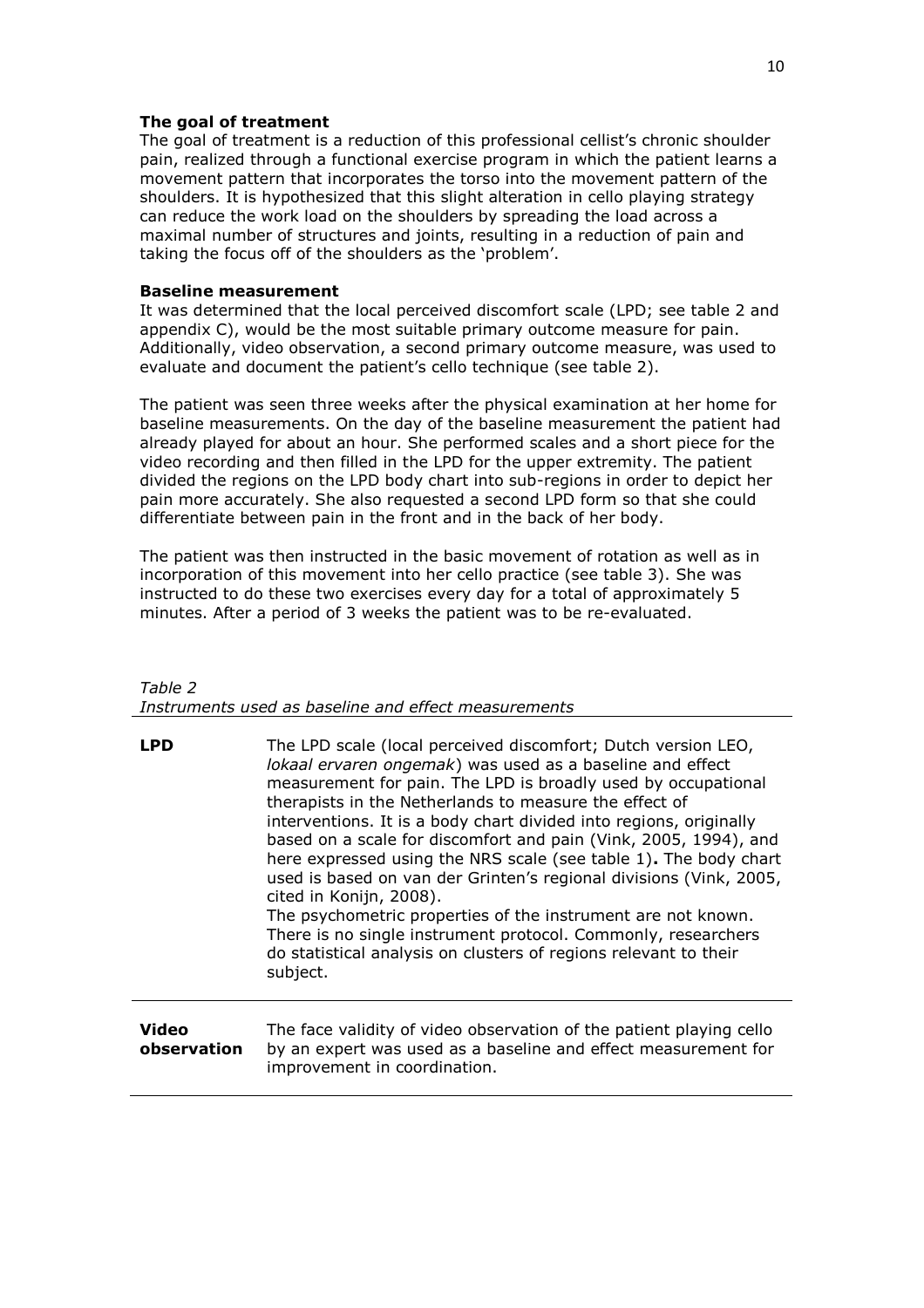The patient is instructed to spend approximately 5 minutes (1/6-1/12 of her total practice time each day) on the following functional exercises

| <b>Exercise 1:</b><br>sitting<br>rotation<br>without<br>cello | The patient is instructed to sit actively on her practice chair with<br>her feet wide in 'cello stance' and her arms crossed over her chest.<br>She is then to slowly rotate to the left and to the right around a<br>vertical axis. Stomach muscles should be activated to achieve this<br>movement. The muscle involvement and motion should start as low<br>as possible in the torso. The patient is informed that the amount of<br>rotation achieved is not important. The goal is awareness and<br>control of full spinal ROM, as well as awareness and avoidance of<br>habitual movement patterns. |
|---------------------------------------------------------------|----------------------------------------------------------------------------------------------------------------------------------------------------------------------------------------------------------------------------------------------------------------------------------------------------------------------------------------------------------------------------------------------------------------------------------------------------------------------------------------------------------------------------------------------------------------------------------------------------------|
|                                                               | <b>Exercise 2:</b> The nationt is instructed to practice the above while playing a slow                                                                                                                                                                                                                                                                                                                                                                                                                                                                                                                  |

| scale or shifting exercise (moving the left hand on the string from<br>sitting<br>cranial to caudal or vice versa). Bowing direction corresponds with<br>rotation<br>the spinal rotation practiced in exercise 1. It is not relevant at this<br>with the<br>stage whether the down-bow corresponds with a clockwise or a<br>cello,<br>combined<br>counterclockwise rotation: both may be experimented with. (A<br>down-bow starts from the frog, or where the bow is held, and<br>with<br>bowing<br>moves toward the tip of the bow. The bow moves $\pm$ horizontally to<br>(RH) and<br>the ground).<br>shifting | <b>Exercise 2:</b> | The patient is instructed to practice the above while playing a slow |
|------------------------------------------------------------------------------------------------------------------------------------------------------------------------------------------------------------------------------------------------------------------------------------------------------------------------------------------------------------------------------------------------------------------------------------------------------------------------------------------------------------------------------------------------------------------------------------------------------------------|--------------------|----------------------------------------------------------------------|
|                                                                                                                                                                                                                                                                                                                                                                                                                                                                                                                                                                                                                  |                    |                                                                      |
|                                                                                                                                                                                                                                                                                                                                                                                                                                                                                                                                                                                                                  |                    |                                                                      |
|                                                                                                                                                                                                                                                                                                                                                                                                                                                                                                                                                                                                                  |                    |                                                                      |
|                                                                                                                                                                                                                                                                                                                                                                                                                                                                                                                                                                                                                  |                    |                                                                      |
|                                                                                                                                                                                                                                                                                                                                                                                                                                                                                                                                                                                                                  |                    |                                                                      |
|                                                                                                                                                                                                                                                                                                                                                                                                                                                                                                                                                                                                                  |                    |                                                                      |
|                                                                                                                                                                                                                                                                                                                                                                                                                                                                                                                                                                                                                  |                    |                                                                      |
|                                                                                                                                                                                                                                                                                                                                                                                                                                                                                                                                                                                                                  |                    |                                                                      |
|                                                                                                                                                                                                                                                                                                                                                                                                                                                                                                                                                                                                                  |                    |                                                                      |
| See Appendix D for exercise 2 written in musical notation.<br>(LH)                                                                                                                                                                                                                                                                                                                                                                                                                                                                                                                                               |                    |                                                                      |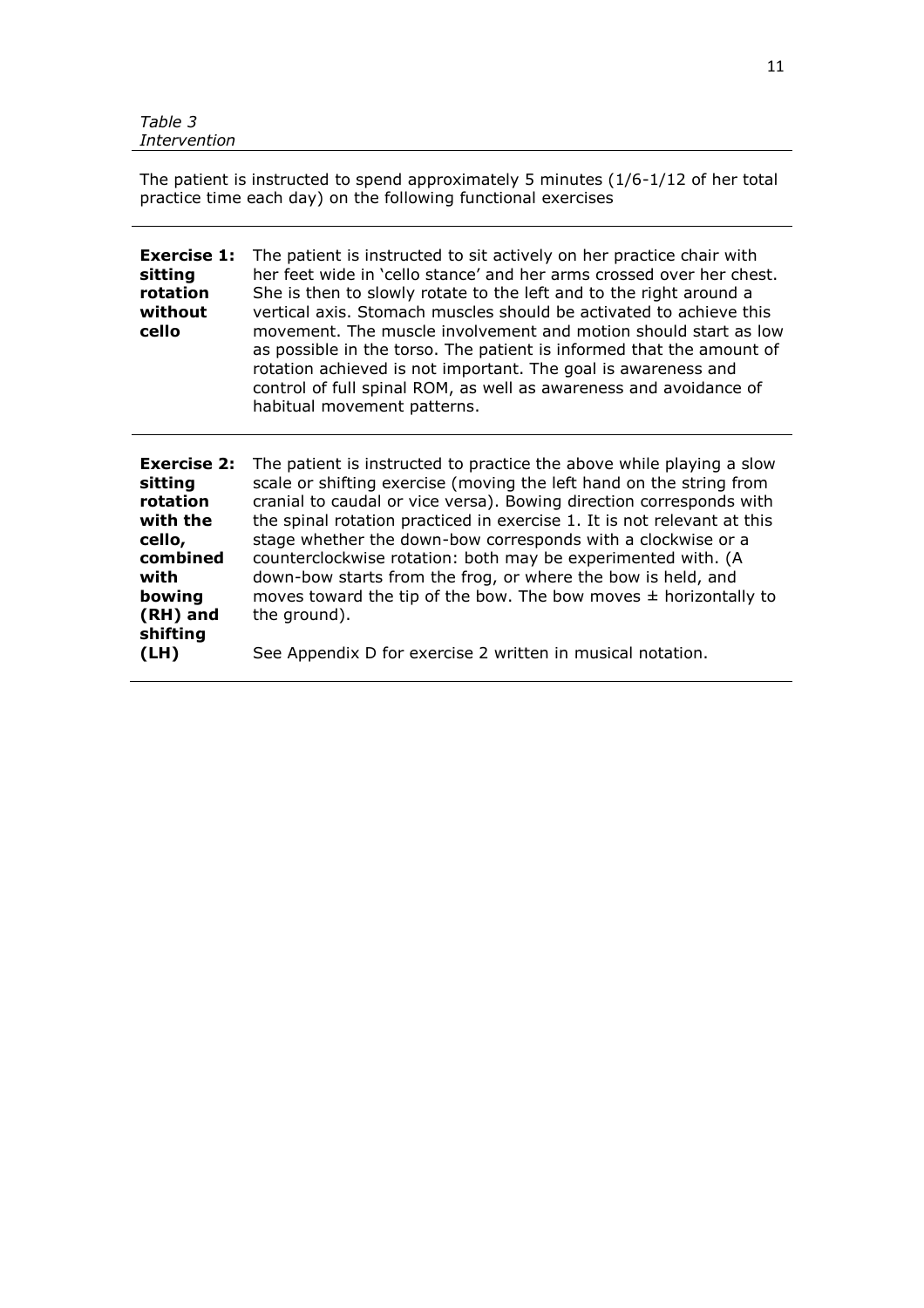#### **THE CELLO**

The cello is played in a seated position, rests against the chest and can be held between the knees. The instrument stands on an adjustable 'end pin'.

The right arm is used for bowing. Bowing requires dynamic strength from the internal rotators and the abductors of the shoulder as well as endurance strength from the stabilizers of the scapula.

The left arm and fingers are used to depress the strings. The strings are under high tension; depressing them requires endurance strength in the hand as well as - depending on the music being played - speed. The left shoulder is usually held relatively statically in abduction, as the left arm must provide a stable basis for the fine motor activity of the hand.



*Figure 1 Cellist (Jacqueline du Pré) poised for an up-bow*

Approximate right arm ROM requirements for normal cello playing<br>  $\frac{10^6 - 110^6}{10^{6} - 110^{6}}$ 

| glenohumeral abduction:            | $0^{\circ}$ - 110 $^{\circ}$ |
|------------------------------------|------------------------------|
| glenohumeral horizontal adduction: | $-15^{\circ} - 60^{\circ}$   |
| glenohumeral external rotation:    | n۰                           |
| glenohumera internal rotation:     | n۰                           |
| elbow flexion:                     | $10^{\circ} - 90^{\circ}$    |
|                                    |                              |



*Figure 2 Cellist (painting by William Whitaker, 1999) prepared for a down-bow*

Approximate left arm ROM requirements for normal cello playing<br>alenohumeral abduction:  $30^{\circ}$  -  $90^{\circ}$ 

| glenohumeral abduction:            | $30^{\circ} - 90^{\circ}$  |
|------------------------------------|----------------------------|
| glenohumeral horizontal adduction: | $-15^{\circ} - 70^{\circ}$ |
| glenohumeral external rotation:    | $0^{\circ} - 20^{\circ}$   |
| glenohumeral internal rotation:    | $0^{\circ} - 40^{\circ}$   |
| elbow flexion:                     | $30^{\circ}$ - max         |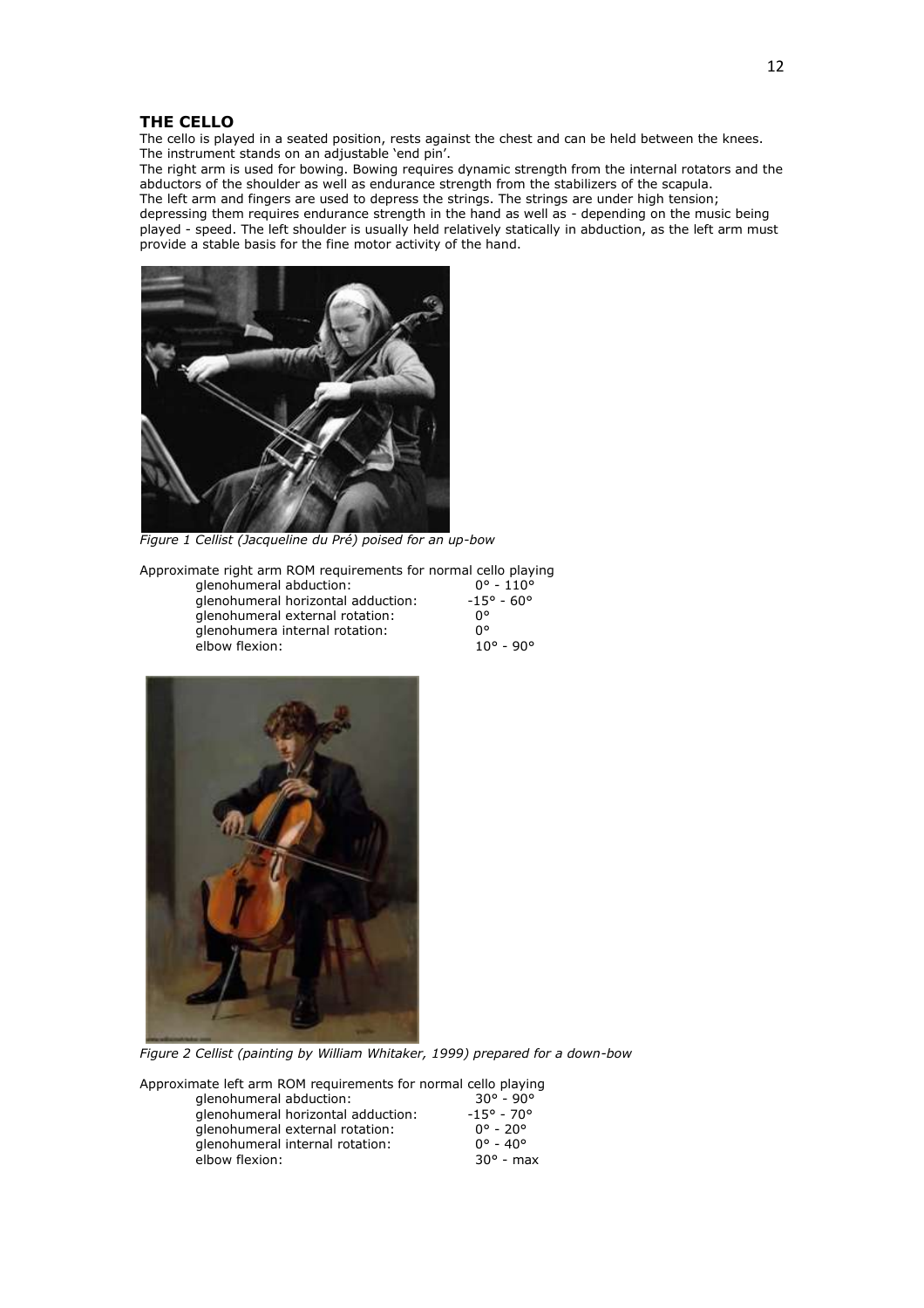# **Results**

The patient was seen a second time three weeks after the initial session. She reported having done the exercises for 10 days, for approximately 5 or 10 minutes with the cello as well as 5 or 10 minutes without, commenting that she might have been a bit too 'enthusiastic'. The pain grew increasingly worse. By the  $10<sup>th</sup>$  day she was unable to play because of pain (NRS 7-8). After taking a break from playing for about a week she resumed playing the cello, but did not continue with the exercises. She did not think that exercise therapy was a suitable intervention for her unless it was 'hands-on and functional', and was not willing to continue a functional exercise intervention at present because the increase in pain negatively affected her playing. She also felt that the use of rotation with the cello limited her technique and didn't seem logical.

On the day of the effect measurement the patient had already played for an hour. She was filmed playing the same repertoire as in the baseline measurement, after which she again filled in the LPD for the upper extremity.

The first exercise, rotation in sit, had been done by the patient in 4 different ways: sitting on her swiveling office chair and using her legs to push off; at the swimming pool, standing in the water and using the edge of the pool to grab on to; on her cello stool, with her arms swinging loose from her body; and on her cello stool with her arms crossed across her chest. The last version, which corresponded with the given exercise, was the most problematic for her. She found it difficult to feel her stomach muscles working and only really felt them in the last (original) version of the exercise. Observation of the patient doing this exercise showed that she did it with a large element of lateral flexion. She was aware of this and could partially correct it.

The patient was able to do the second exercise, incorporating rotation with bowing and shifting, relatively fluidly when combining clockwise rotation with a down bow (rotation in the same direction as the bow and the shifting hand), commenting that this felt natural, whereas the combination of a down-bow with counterclockwise rotation felt unnatural. Observation of the exercise reflected this discomfort.

Analysis of the effect video showed no absolute differences when compared with the baseline measurement video. The patient sat out of plumb alignment and continued to use habitual patterns while playing, supporting position-shifting in the left hand with spinal motion and using spinal motion to support the movements of the right arm only when the left arm could remain neutral. The shoulders still carried a heavy load and the lower torso was still relatively nonparticipatory, though it appeared to play a more integrated role in her movement patterns when the patient played her short piece than when she played her scales.

Analysis of the LPD showed that the patient scored 12 pain locations in the upper extremity on the baseline LPD and 14 locations on the effect LPD. Of those locations there were 9 dorsal, 3 ventral, 10 right and 2 left on the baseline, and 11 dorsal, 3 ventral, 10 right and 4 left on the effect LPD. In the effect measurement 8 new areas of pain were described and 6 areas that had originally been painful were no longer painful.

The total average scores of the baseline and the effect LPD, respectively 3.79 and 3.36, showed no minimal clinically important difference (MCID)  $\geq$  2 points. The average scores were also calculated for body regions including the left and right sides of the body, the dorsal and ventral sides of the body, and the right dorsal,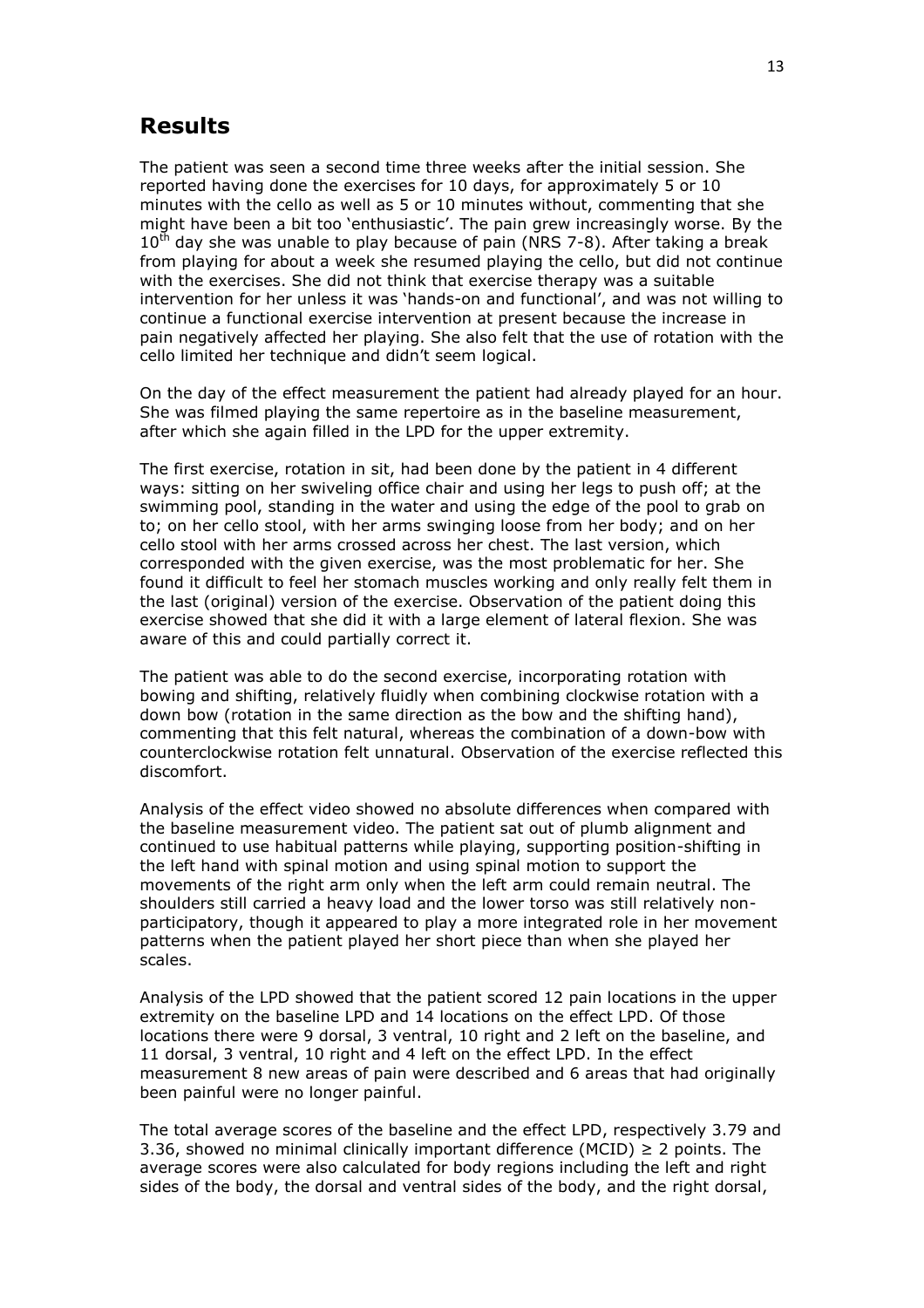right frontal, left dorsal and left ventral sides of the body. Of the body region average scores, the only MCID, 2.25, was found for total left/total left dorsal. The score for left ventral was 0, the only region described with no pain.

None of the individual scores with both a baseline and an effect measurement, a total of 6 areas, showed a MCID of  $\geq$  2. A MCID of  $\geq$  2 did exist for all of the new pain areas (areas that were not present on the original baseline measurement), as well as the areas that were present in the baseline measurement but not in the effect measurement, as the baseline respectively effect measurement was then 0.

For the actual results see figures 3, 4 and 5, table 3 and appendix C.



**locations**

*Figure 3 Results LPD*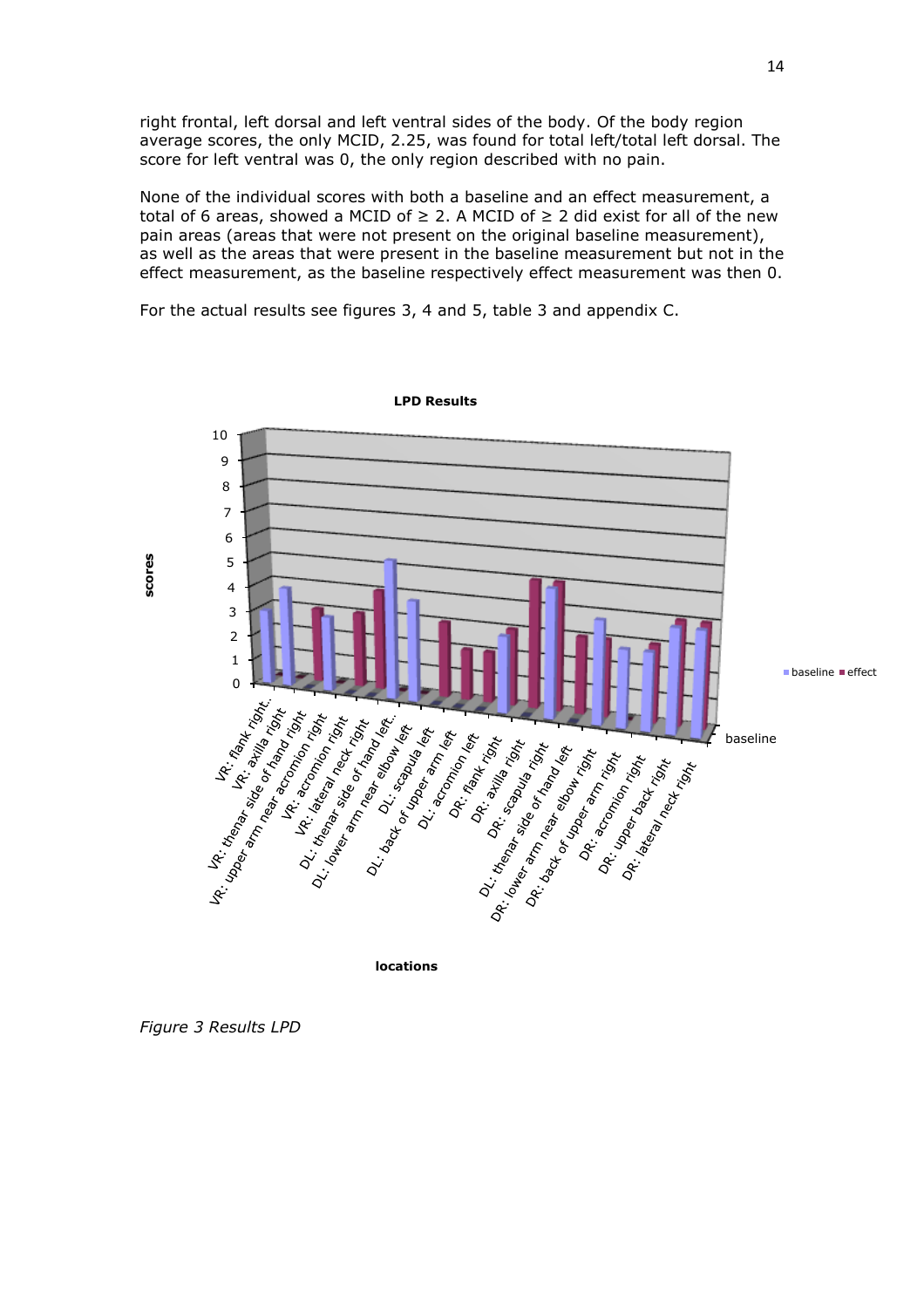#### **LPD: Average results per region**



*Figure 4 average results LPD per region*

#### **LPD: Total number of pain locations per region**



*Figure 5 Total number of pain locations per region*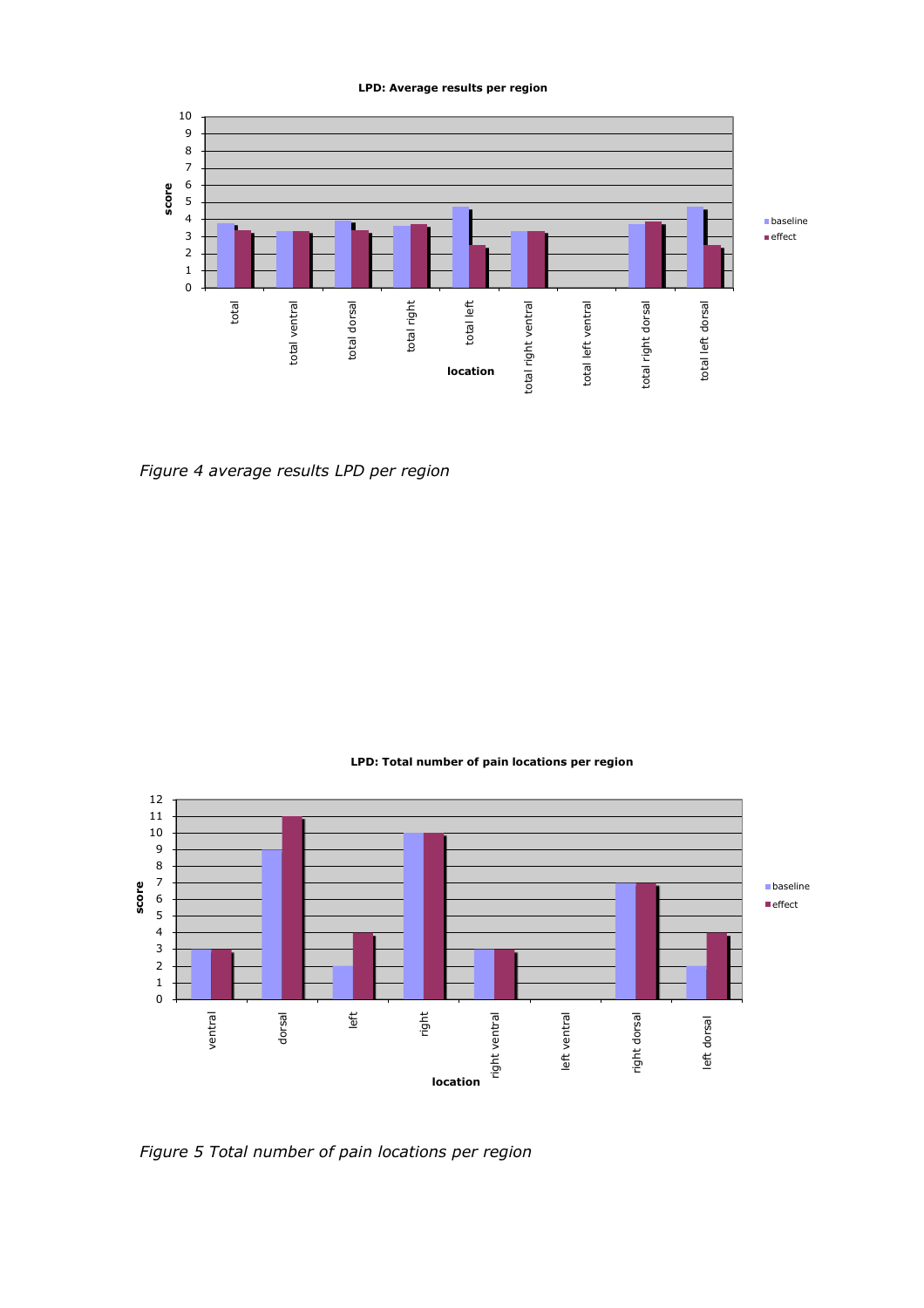# *Table 3 Results LPD*

| baseline measurement 7/2/2012        |                          | effect measurement 7/23/2012     |                          |
|--------------------------------------|--------------------------|----------------------------------|--------------------------|
| dorsal                               |                          | dorsal                           |                          |
| DR: lateral neck right               | $\overline{4}$           |                                  | 4                        |
| DR:upper back right                  | $\overline{4}$           |                                  | 4                        |
| DR: acromion right                   | 3                        |                                  | 3                        |
| DR: back of upper arm<br>right       | 3                        |                                  |                          |
| DR: lower arm near<br>elbow right    | 4                        |                                  | 3                        |
|                                      | $\overline{a}$           | DL: thenar side of hand<br>left  | 3                        |
| DR: scapula right                    | 5                        |                                  | 5                        |
|                                      | $\blacksquare$           | DR: axilla right                 | 5                        |
| DR: flank right                      | $\overline{3}$           |                                  | 3                        |
|                                      | $\overline{\phantom{a}}$ | DL: acromion left                | $\overline{2}$           |
|                                      |                          | DL: back of upper arm<br>left    | $\overline{\phantom{a}}$ |
|                                      | $\blacksquare$           | DL: scapula left                 | 3                        |
| DL: lower arm near<br>elbow left     | 4                        |                                  |                          |
| DL: thenar side of hand<br>left      | 5.5                      | $\sim$                           | $\equiv$                 |
| ventral                              |                          | ventral                          |                          |
|                                      |                          | VR: lateral neck right           | 4                        |
|                                      |                          | VR: acromion right               | $\overline{3}$           |
| VR: upper arm near<br>acromion right | $\overline{3}$           |                                  |                          |
|                                      |                          | VR: thenar side of<br>hand right | 3                        |
| VR: axilla right                     | 4                        | $\sim$                           | $\sim$                   |
| VR: flank right                      | 3                        |                                  |                          |
| totals                               | score/locations          | totals                           | score/locations          |
|                                      | (average)                |                                  | (average)                |
| total                                | 45.5/12 (3.79)           | total                            | 47/14 (3.36)             |
| total ventral                        | 10/3(3.33)               | total ventral                    | 10/3(3.33)               |
| total dorsal                         | 35.5/9 (3.94)            | total dorsal                     | 37/11 (3.36)             |
| total right                          | 36/10(3.6)               | total right                      | $37/10$ (3.7)            |
| total left                           | 9.5/2(4.75)              | total left                       | 10/4(2.5)                |
| total right ventral                  | 10/3 (3.33)              | total right ventral              | 10/3(3.33)               |
| total left ventral                   | 0                        | total left ventral               | 0                        |
| total right dorsal                   | 26/7 (3.71)              | total right dorsal               | 27/7 (3.85)              |
| total left dorsal                    | 9.5/2(4.75)              | total left dorsal                | 10/4(2.5)                |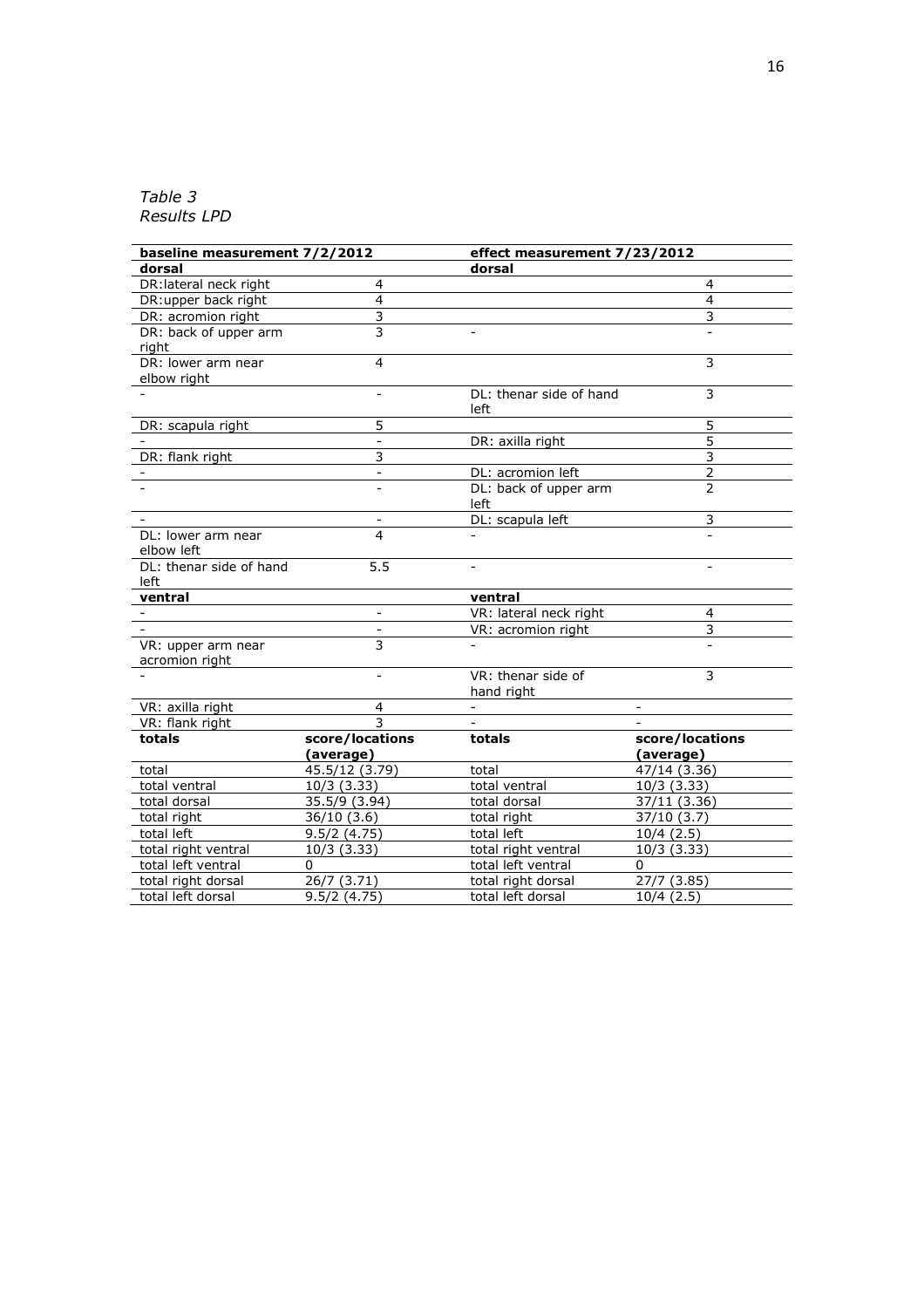# **Discussion**

The question asked in this case report is: what is the effect of a functional exercise program on a professional cellist with shoulder pain in terms of pain reduction and improvement in coordination, measured with the local perceived discomfort scale (LPD) and with the face validity of a video recording. This question has not been posed by other researchers and cannot be compared with their results.

The LPD showed no minimal clinically important difference (MCID) in pain areas that were scored as baseline and effect measurements. It was able to describe a pain pattern, with more pain locations on the right and dorsal side of the body. The LPD was also able to capture the fickle nature of the patient's pain: of the 26 areas of pain described in the baseline and effect LPD, 14 were either new areas of pain or areas where pain had disappeared. Video observation showed no absolute improvements in the integration of movement of the spine and shoulders.

There are several possible explanations for these results. The choice of intervention and the success of an intervention is dependent upon knowing the diagnosis or cause of pain, which in this case was unclear. As noted by Rickert et al (2012), though cellists are prone to severe shoulder problems, causal factors specifically for this group have not been researched. Given the nature and history of the patient's complaints it is possible that her shoulder pain is related to a complex or systemic disorder and not just to playing the cello. It also seems plausible that central sensitization, in which increased central neuronal responsiveness leads to chronic widespread pain (Meeus and Nijs, 2006), could account for part or most of the pain experienced by this patient, as her pain is chronic, not acutely nociceptive, and can be triggered by relatively innocuous stimuli. The patient's lack of response to NSAIDs would seem to confirm this supposition.

That so many pain locations on the LPD were variable would appear to support the theory of central sensitization. It seems unlikely that the locations would have changed so dramatically or that the pain would have become so severe (NRS 7-8) in so short a time solely as a result of doing the functional exercises, though the fact that the patient did not precisely comply with the instructions in doing the functional exercises - spending more time on her exercises than was suggested and substantially altering the content of exercise 1, rotation without a cello - may have played a role. Her conviction that exercises would not help her as well as her past and present experience with pain might have limited her ability to 'play around' with the new movement patterns in a relaxed way and could also have contributed to the results.

There were 6 locations on the LPD in which there was both a baseline and an effect measurement: the lateral side of the neck, the upper back, the acromion, the scapula, the flank and the lower arm near the elbow - all dorsal and all on the right side. All of these locations had no MCID. It is possible that this specific constellation of complaints is related to the patient's history of frozen shoulder on the right side. A longer treatment period could confirm how stable these areas of pain are and how they react to different stimuli, which in turn could result in a more finely tuned intervention.

There are several weak points in the intervention that may have influenced its success. The exercises given in the intervention were intended to reduce this cellist's chronic shoulder pain by introducing new movement patterns integrating the torso with the shoulders, thereby reducing the work load on the shoulders.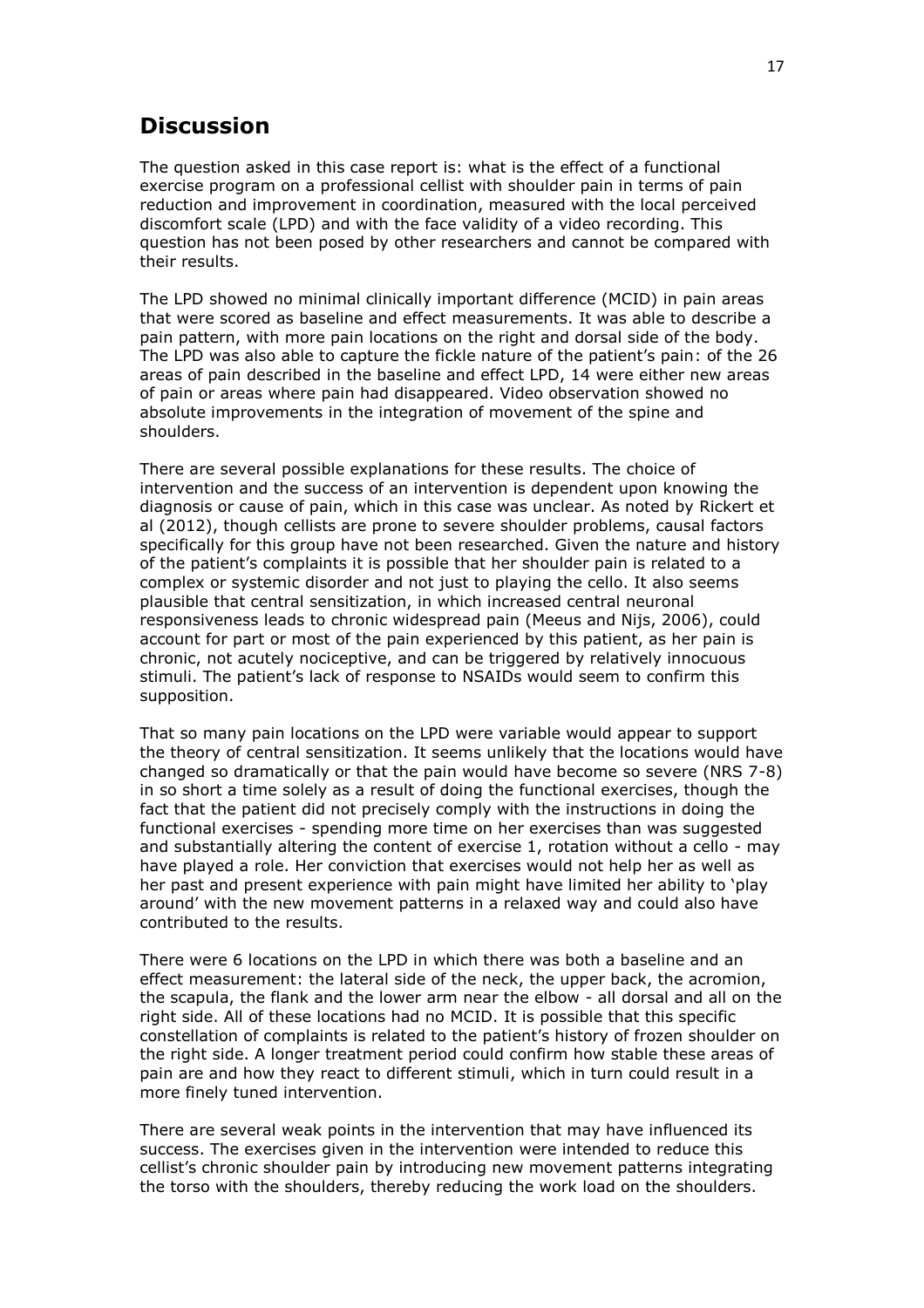The contact time with the patient and the intervention's duration may have been too short to adequately explain a new neuromuscular movement strategy and for the patient to incorporate the strategy into her advanced cello-playing technique. It seems important to eventually address the patient's playing posture, including the positioning of the patient's head with respect to the cello, as well as her long end pin, which placed the cello high on the chest and which could have promoted the left convex lateral flexion and interfered with her use of rotation. The existence of hypomobile segments in the spinal column should also be investigated. Neither the existence of nor the treatment of pain as a result of central sensitization was addressed but should be in the future, as treatment strategies for patients whose pain may be a consequence of central sensitization are very different than strategies for the treatment of nociceptive pain.

Gender and age could both be factors in this patient's PRMDs. In many studies of musicians it has been shown that women tend to have more, and more severe, PRMDs than men (Paarup et al, 2011; Middlestadt & Fishbein, 1989). The role of age in the development of PRMDs, however, has not been addressed in any of the larger studies about PRMDs. Professional athletes and dancers, also an elite group of highly trained performers, generally stop in their thirties or early forties. A musicians' career can last for decades longer. It seems reasonable to expect that additional years of playing in combination with the effects of aging will lead to specific problems, another question that could be answered by adequate research.

A basic exercise program seemed a logical biomechanical intervention in this case. Exercises for dynamic functional coordination, endurance and strength for the right shoulder and static functional coordination, endurance and strength for the left would be the most cello specific program for shoulder strength. Additional dynamic exercise outside of playing is necessary to maintain the health of tissues that are statically loaded during playing, as well as sufficient rest. Several authors have described the success of core stability and upper extremity endurance programs in the treatment of musicians (Lee et al, 2012; Kava et al, 2010). An exercise program based on Graded Activity is a well-documented intervention for patients with chronic pain. None of these interventions has been evaluated in cellists with shoulder pain and should be a subject for future research.

The choice of intervention, the amount of time the patient was asked to practice, and the short duration of the intervention were strategically made choices in an effort to promote patient compliance. Taking the focus away from the shoulders, the primary source of pain, was thought to improve the intervention's chance of success. The chance of success would likely have been the greatest had the intervention been presented with frequent instruction over a longer period of time, as well as with an element of patient education about the nature of chronic pain. Though the patient was highly motivated to keep playing the cello, she was trepidatious about trying new things, not illogical given her history. An intervention that was likely to cause extra pain, take a lot of time and attention, threaten her established pattern of coping with pain, or interfere with her already limited practice time would almost certainly have failed.

Quantitative results from the movement study could have been obtained using any of a number of other methods. A 'time study' - Wakely (1998) has adapted Vink's method of counting movements per unit of time for use with musicians would have given data about which, and how often, high risk movements were being done, as well being predictive for future problems. General 3-D movement analysis software is available from many different companies. Lee et al (2012) made use of an eight-camera Vicon tm motion analysis system in combination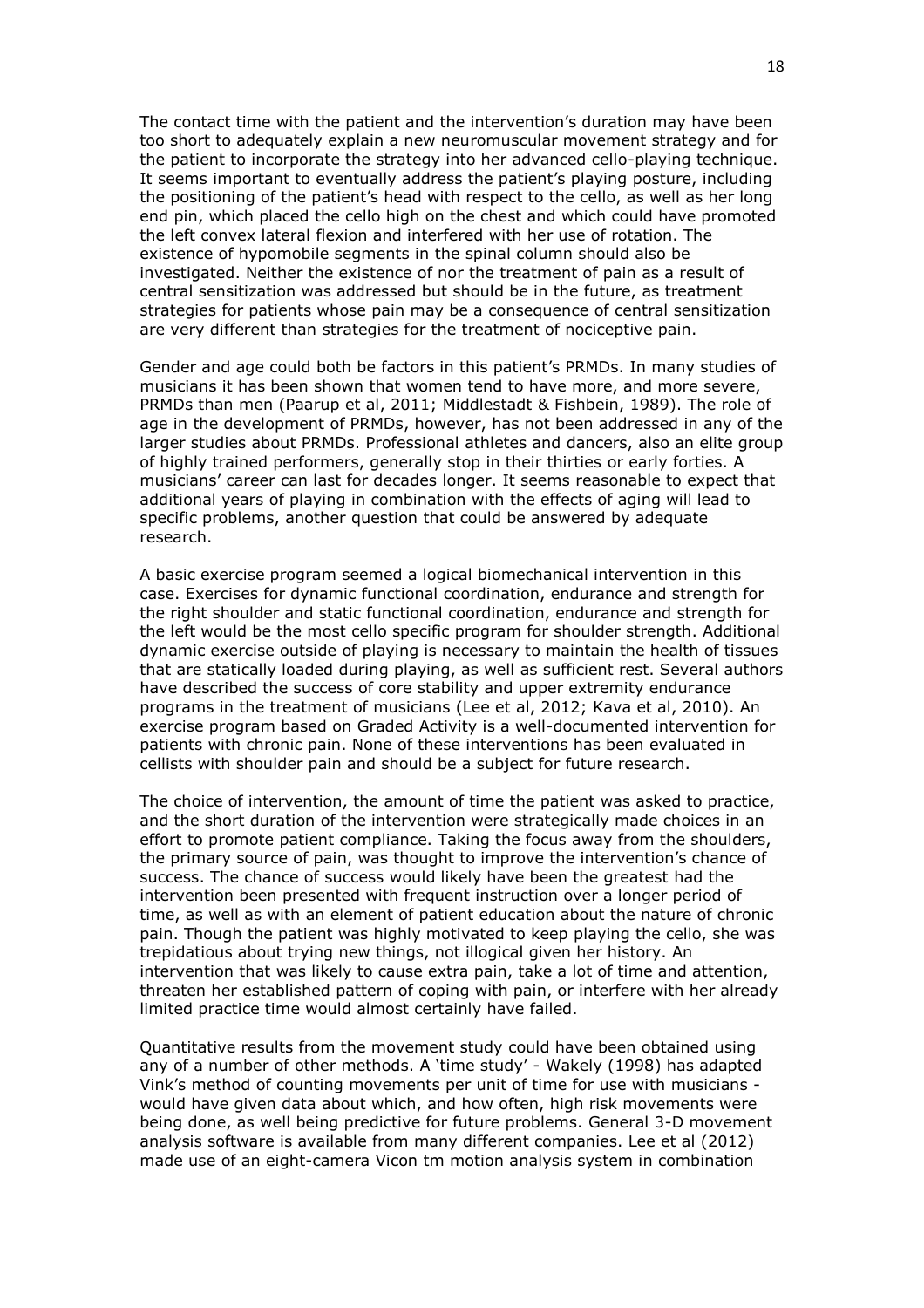with 2 AMTI multi-axis force plates to collect and analyze data of a cellist playing and suggested that more research should be done with this method.

Face validity was chosen for the movement study because of time and expense considerations, as well as the author's expertise as a cellist. Further development of software specifically for the analysis of cellists' movements, such as the protocol developed for the bowing arm of string players using the MacReflex 3-D analysis system (Turner-Stokes, 1998) could contribute to a database with which causative factors of injury in cellists could eventually be analyzed.

The patient specific complaints questionnaire (PSC) and the disabilities of the arm, shoulder and hand questionnaire (DASH) are both valid instruments. The DASH has a specific section for sport and/or performing artists, and the PSC can be filled in in a way specific to the situation of this patient. Nevertheless, they were not suitable instruments in this case, being too non-specific about location, provocation and kinds of pain, as well as focused on limitations that were not relevant to this patient's situation.

The use of the LPD scale to measure the intervention's effect was a fine choice of instrument for musicians. Unlike most pain scales, the LPD includes a body chart, which gives the patient a chance to differentiate pain levels in different areas, necessary as musicians often have more than one PRMD (Dawson, 2002). Though the LPD has been used extensively in occupational therapy research, there is no official protocol for its use. This patient created a 'front' LPD body chart to accompany the 'back' LPD body chart. She also created her own subdivisions in the given regions on the LPD. Further research could explore the viability of weighting the scale, of making it applicable to front and back, and of either dividing the chart into more cello-specific regions or allowing patients to determine the regions themselves.

Lee et al (2012) have developed a questionnaire relating to playing-related body awareness, showing that an improvement in body awareness correlated to an increase in physical efficacy. Unfortunately this was not known to the author until after the first patient contact. It could have been a good questionnaire for this subject, and it should be investigated by other authors working with musicians.

It seems reasonable to expect that many of the PRMDs that affect professional cellists will also affect amateurs. Exact figures are not known, but of the approximately 3,750,000 amateur musicians active in the Netherlands, some must play cello (Bork, 2007; AVO-Cultuur Onderzoek 2009), making the pool of cellists that could be helped by research into this area even greater.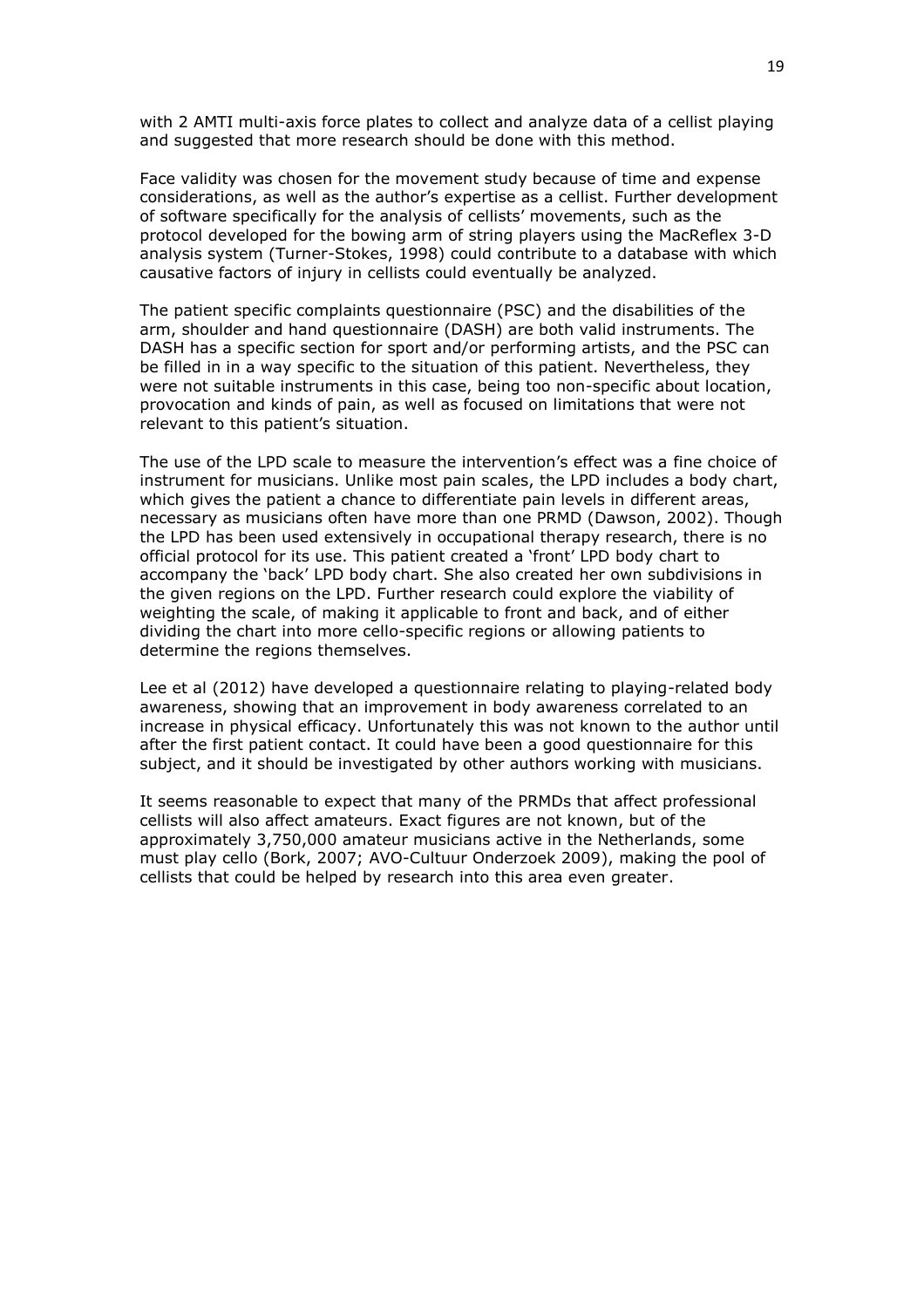# **Conclusion**

The movement intervention chosen to address this patient's chronic, playingrelated shoulder pain is theoretically sound and has great potential. Given more time to work with the patient, it is likely that a functional exercise intervention would have been more successful in reducing the work load on her shoulders from playing cello. It is unclear if this biomechanical approach would be able to reduce this patient's chronic shoulder pain, as the cause of her pain is unknown and the existence of central sensitization is a real possibility.

The LPD is a good instrument for evaluating PRMDs in musicians. The benefits of weighting the regions and making the LPD body chart cello-specific should be investigated. More research is needed to identify causal factors of PRMDs in cellists, including posture, age, gender, hypermobility and cello-specific movement patterns as well as the impact of factors such as stage fright and body awareness. An instrument investigating the impact of body awareness on playing, such as the one proposed by Lee, should be further developed. Though face validity of video analysis is a valuable tool, quantitative movement analysis would be useful for future research into movement strategies specific to cello playing. Targeted and validated treatments for PRMDs in cellists are also needed, including functional exercise programs that address problems arising from the disbalance between static and dynamic motion that is inherent to playing the cello, as well as problems resulting from the heavy loading of the shoulders.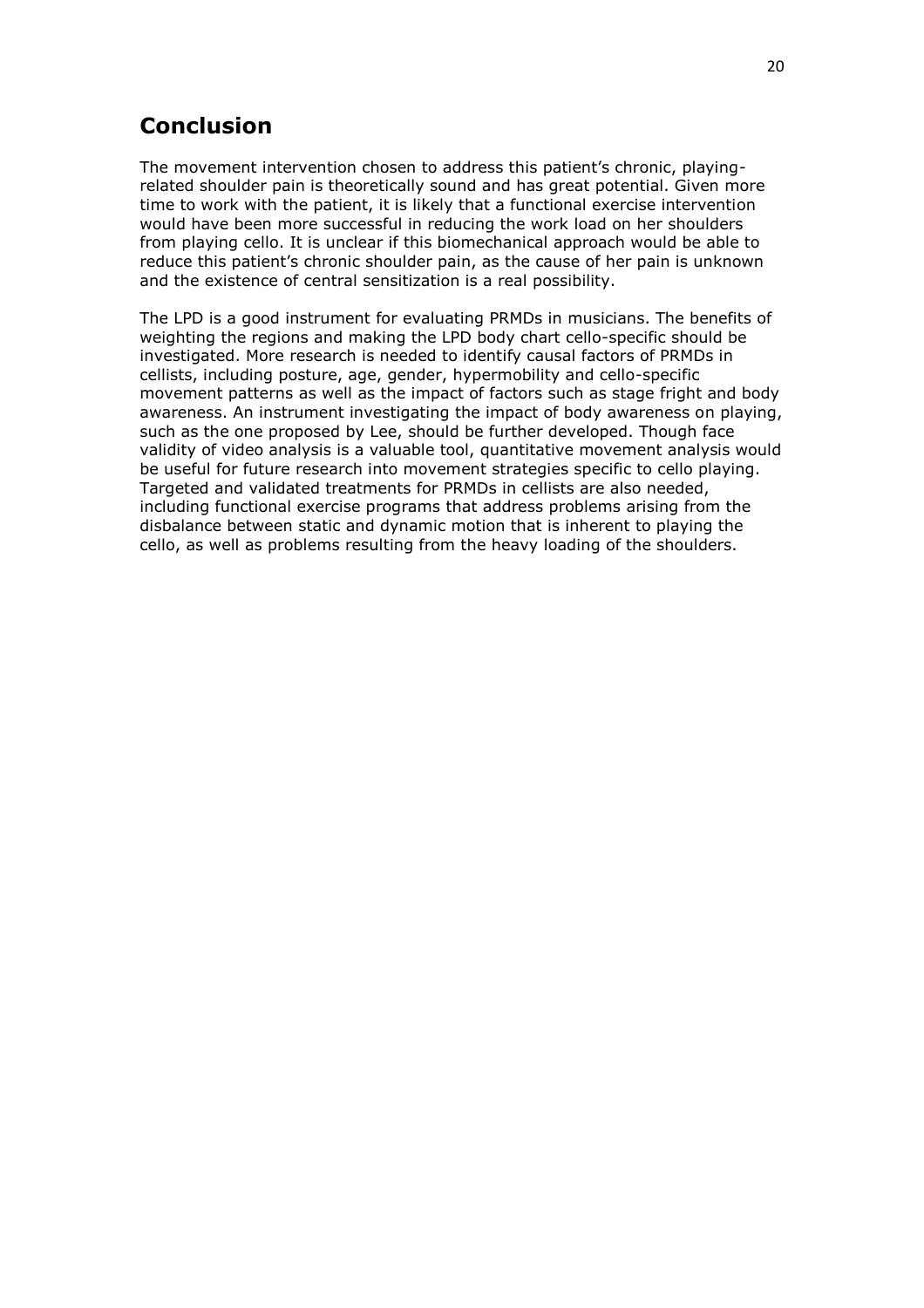#### **Literature**

- *AVO-Cultuur Onderzoek 2009: Module amateuristische kunstbeoefening* (June 29 2010). Accessed on July 3 2012 via http://www.scp.nl/Onderzoek/Bronnen/Beknopte\_onderzoeksbeschrijving n/AVO\_vervolgonderzoek\_Cultuur
- Bork, R. van (2008). *395 minuten: Amateur-popmuziek in Nederland*. Rotterdam: Kunstfactor, Popunie & Concept. Accessed via http://www.goc.nl/Onderzoeken-Publicaties/395-minuten-amateurpopmuziek-in-Nederland
- Brandfonbrener, A. (1990). Joint laxity in musicians. *Medical problems of performing artists 5*(3) 117-119. Brugués, A.O. (2011). Music performance anxiety part 1: A review of it's epidemiology. *Medical problems of performing artists 26*(2) 102-106.
- Brugués, A.O. (2011). Music performance anxiety part 2: A review of treatment options. *Medical problems of performing artists 26*(3) 164-171.
- Burken, P. van & Swank, J. (2000). *Gezondheidspsychologie voor de fysiotherapeut.* Houten/Diegem: Bohn Stafleu van Loghum.
- Chmelar, R.D. (1990). Health insurance and workers' compensation issues for performing artists part 1: Private health insurance. *Medical problems of performing artists 5*(2) 67-71.
- Chmelar, R.D. (1990). Health insurance and workers' compensation issues for performing artists part 2: Workers' compensation. *Medical problems of performing artists 5*(3) 101-105.
- Clarkson, H.M. (2005). *Joint motion and function assessment: A research-based practical guide.* Baltimore: Lippincott Williams & Wilkins.
- Cuthbert, S.C. & Goodheart, G.J. (6 March 2007). On the reliability and validity of manual muscle testing: A literature review. *Chiropractic & osteopathy 15*(4). Accessed via http://chiromt.com/content/15/1/4
- Dawson, W.J., Charness, M., Goode, D.J., Lederman, R.J., & Newmark, J. (1998). What's in a name?: Terminologic issues in performing arts medicine. *Medical problems of performing artists 13*(2) 45-50.
- Davies, C. (2001). *The trigger point therapy workbook.* Oakland: New Harbinger Publications, Inc..
- Dawson, W.J. (2002). Upper-extremity problems caused by playing specific instruments. *Medical problems of performing artists 17*(3) 135-140.
- Ferriera-Valente, M.A., Pais-Ribeiro. J.L., & Jensen, M.P. (October 2011). Validity of four pain intensity rating scales. *Pain 152*(10) 2399-2404.
- Florence, J.M., Pandya, S., King, W.M., Robison, J.D., Baty, J., Miller, J.P., ...Signore, L.C. (February 1992). Intrarater reliability of manual muscle test (Medical Research Council scale) grades in Duchenne's muscular dystrophy. *Physical therapy 72* 115-122.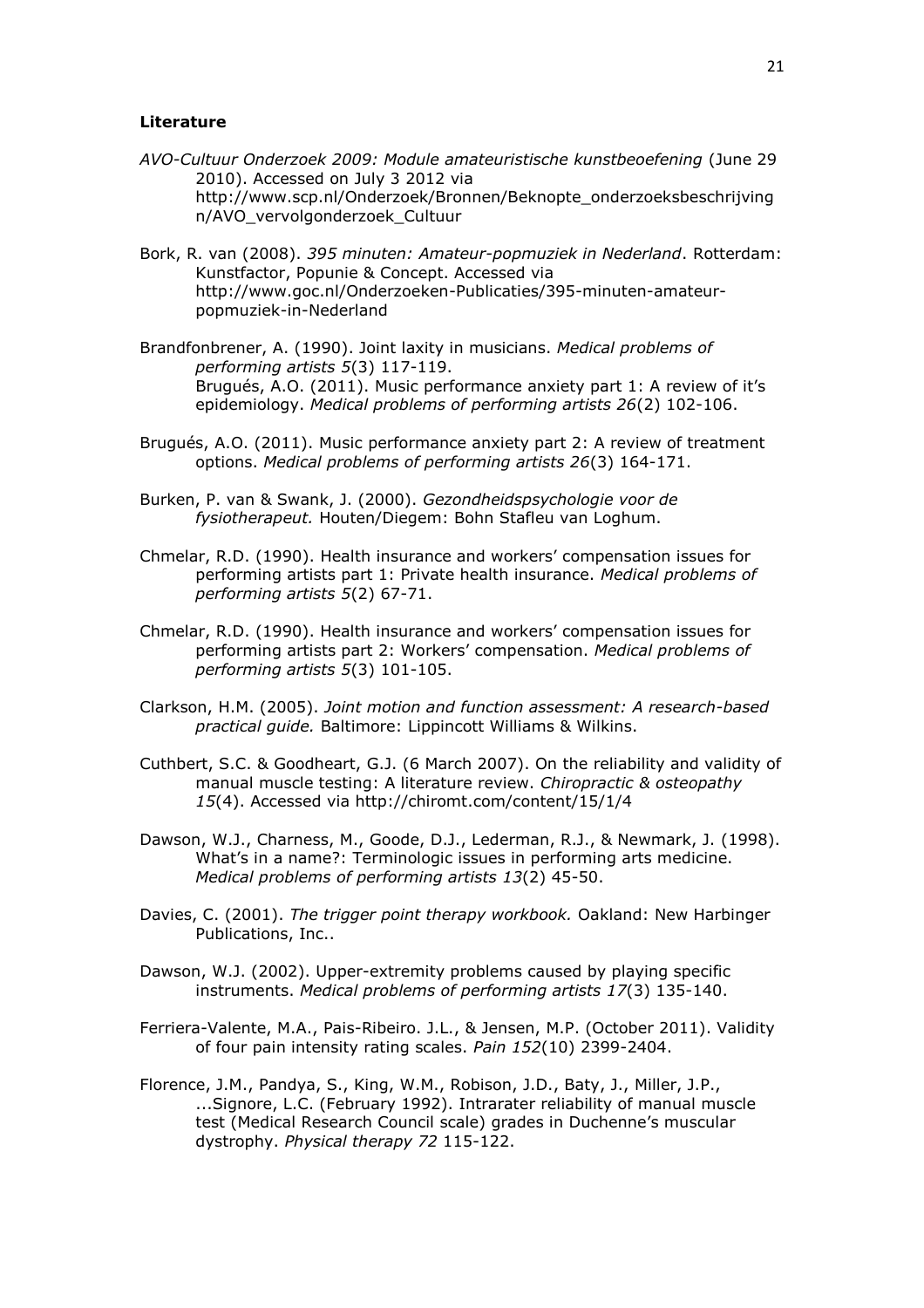- Grahame, R. (n.d.). The Brighton score: The new diagnostic criteria for HMS. Accessed on June 19 2012 via http://www.hypermobility.org/diagnosis.php
- Gajdosik, R.L. & Bohannon, R.W. (December 1987). Clinical measurement of range of motion: Review of goniometry emphasizing reliability and validity. *Physical Therapy 67* 1867-1872.
- Grinten M.P. van der, & Smitt, P. (1992). Development of a practical method for measuring body part discomfort*.* In Kumar, S. (Ed.), *Advances in industrial ergonomics and safety vol. IV* (p. 311-318). London: Taylor & Francis.
- Hjermstaj, M.J., Fayers, P.M., Haugen, D.F., Caraceni, A., Hanks, G.W., Loge, J.H., ...Kaasa, S. (June 2011). Studies comparing numerical rating scales, verbal rating scales, and visual analogue scales for assessment of pain intensity in adults: A systematic literature review. *Journal of pain and symptom management 41*(6) 1073-1093.
- Kava, K.S., Larson, C.A., Stiller, C.H. & Maher, S.F. (2010). Trunk endurance exercise and the effect on instrumental performance: A preliminary study comparing Pilates exercise and a trunk and proximal upper extremity endurance exercise program. *Music performance research 3.1* 1-30. Accessed via http://mpr-online.net/Issues/Volume 3.1 Special Issue [2010]/Vol.3.1
- Keer, R., & Grahame, R. (Eds.). (2003). *Hypermobility Syndrome: Recognition and management for physiotherapists.* Oxford: Butterworth Heineman.
- Kendall, F.P., McCreary, E.K., Provance, P.G., Rodgers, M.M., & Romani, W.A. (2005). *Muscles: Testing and function with posture and pain (4th ed.).* Baltimore: Lippincott Williams & Wilkins.
- Konijn, I., Jongejan, B., Berger, M. & Vink, P. (April 2008). Comfort en bewegen bij staand en half zittend beeldscherm werk. *Tijdschrift voor ergonomie 33*(2) 14-19.
- Lederman, R.J. (1995). Treatment outcome in instrumentalists: A long-term follow-up study. *Medical problems of performing artists 10*(4) 115-120.
- Lee, S., Carey, S., Dubey, R. & Matz, R. (2012). Intervention program in college instrumental musicians, with kinematics analysis of cello and flute playing: A combined program of yogic breathing and muscle-strengtheningflexibility exercises. *Medical problems of performing artists 27*(2) 85-94d.
- Meeus, M. & Nijs, J. (2007). Central sentisation: a biopsychosocial explanation for chronic widespread pain in patients with fibromyalgia and chronic fatigue syndrome. *Clinical Rheumatology 26*(4) 465-473.
- Middelstadt, S. E. & Fishbein, M. (1989). Prevalence of severe musculoskeletal problems among male and female symphony orchestra string players. *Medical problems of performing artists 4*(1) 41-48.
- Norkin, C.C., & White, D.J. (2003). *Measurement of joint motion: A guide to goniometry (3rd ed.)*. Philadelphia: F.A. Davis Company.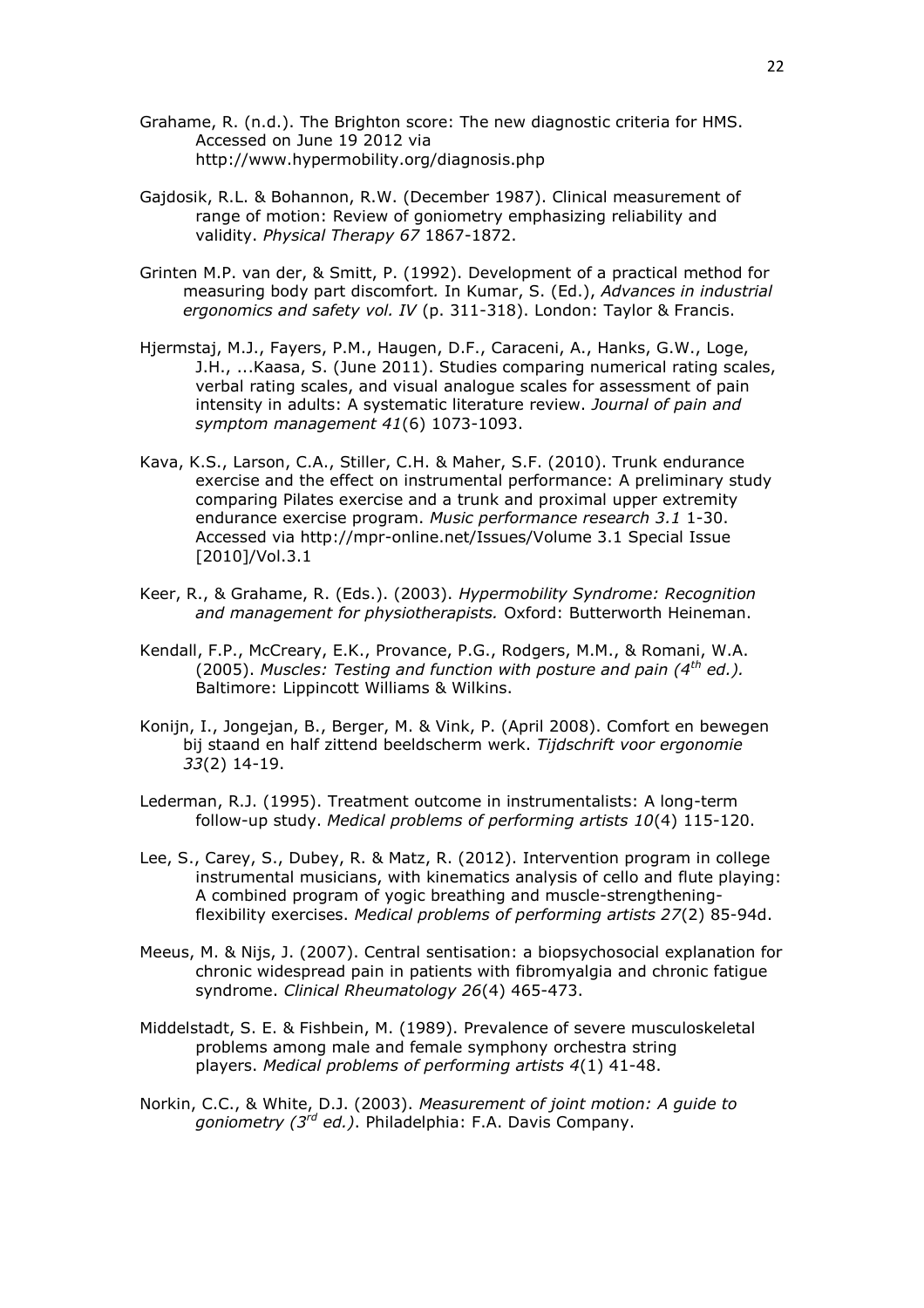- Paarup, H.M., Baelum, J., Holm, J.W., Manniche, C., & Wedderkop, N. (7 October 2011). Prevalence and consequences of musculoskeletal symptoms in symphony orchestra musicians vary by gender: A cross-sectional study. *BMC Musculoskeletal Disorders 12* 223-237. Accessed via http://www.biomedcentral.com/1471-2474/12/223
- *Podiumpeiler 2011* (2011)*.* Nijmegen: VOC Uitgevers. Accessed on July 2 2012 via http://www.muziekcentrumnederland.nl/nl/advieseninformatie/podium peiler/
- Rickert, D., Barrett, M., Halaki, M., Driscoll. T., & Ackerman, B. (2012). A study of right shoulder injury in collegiate and professional cellists: An investigation using questionnaires and physical assessment. *Medical problems of performing artists 27*(2) 65-73.
- Salaffi, F, Stancati, A., Silvestri, C.A., Ciapeti, A., & Grassi, W. (August 2004). Minimally clinically important changes in chronic musculoskeletal pain intensity measured on a numerical rating scale. *Eurpoean journal of pain 8*(4) 283-291.
- Schmidt, R.A. & Wrisberg, C.A. (2008). *Motor learning and performance: A situation-based learning approach.* Champaign: Human Kinetics.
- Schuele, S.U. & Lederman, R.J. (2004). Occupational disorders in instrumental Musicians. *Medical problems of performing artists 19*(3) 123-128.
- Simpson, M.R. (September 2006). Benign joint hypermobility syndrome: Evaluation, diagnosis, and management. *Journal of the American Osteopathic Association 106*(9) 531-537.
- Stotijn, M. (2006). Gevaarlijk spel, risico's op het podium: Literatuurstudie gezondheidsrisico´s en beroepsblessures van musici en de preventieve mogelijkheden*.* Accessed on July 2, 1012 via http://www.muziekenzorg.nl/webos\_net/default.aspx?site=portal
- Travell, J.G. & Simons, D.G. (1992). *Myofacial pain and dysfunction: The trigger point manual, 2nd ed.* Baltimore: Lippincott Williams & Wilkins.
- Turner-Stokes, L. & Reid, K. (July 1999). Three dimensional motion analysis of upper limb movement in the bowing arm of string-playing musicians. *Clinical biomechanics 14*(6) 426-433.
- Vanhoutte, E.K., Faber, C.G., Nes, S.I. van, Jacobs, B.C., Doorn, P.A. van, Koningsveld, R. van, ...Merkies, I.S.J. (May 2012). Modifying the Medical Research Council grading system through Rasch analysis. *Brain: A journal of neurology 135*(5) 1639-1649.
- Vink, P. & Dul, J. (eds.). (1994). *Lichamelijke belasting tijdens arbeid: Wetgeving en oplossingen, met ervaringen uit het bedrijfsleven.* Zeist: Uitgeverij Kerckebosch bv.
- Vink, P., Overbeeke, C.J. & Desmet, P.M.A. (2005). *Comfort and design: Principles and good practice.* London: CRC Press.
- Wakely, I.A. (1998). *Fysieke voorwaarden voor artistieke prestaties: bedrijfsfysiotherapeutisch onderzoek bij het Gelders Orkest (*Masters thesis). Hogeschool Enschede, Enschede.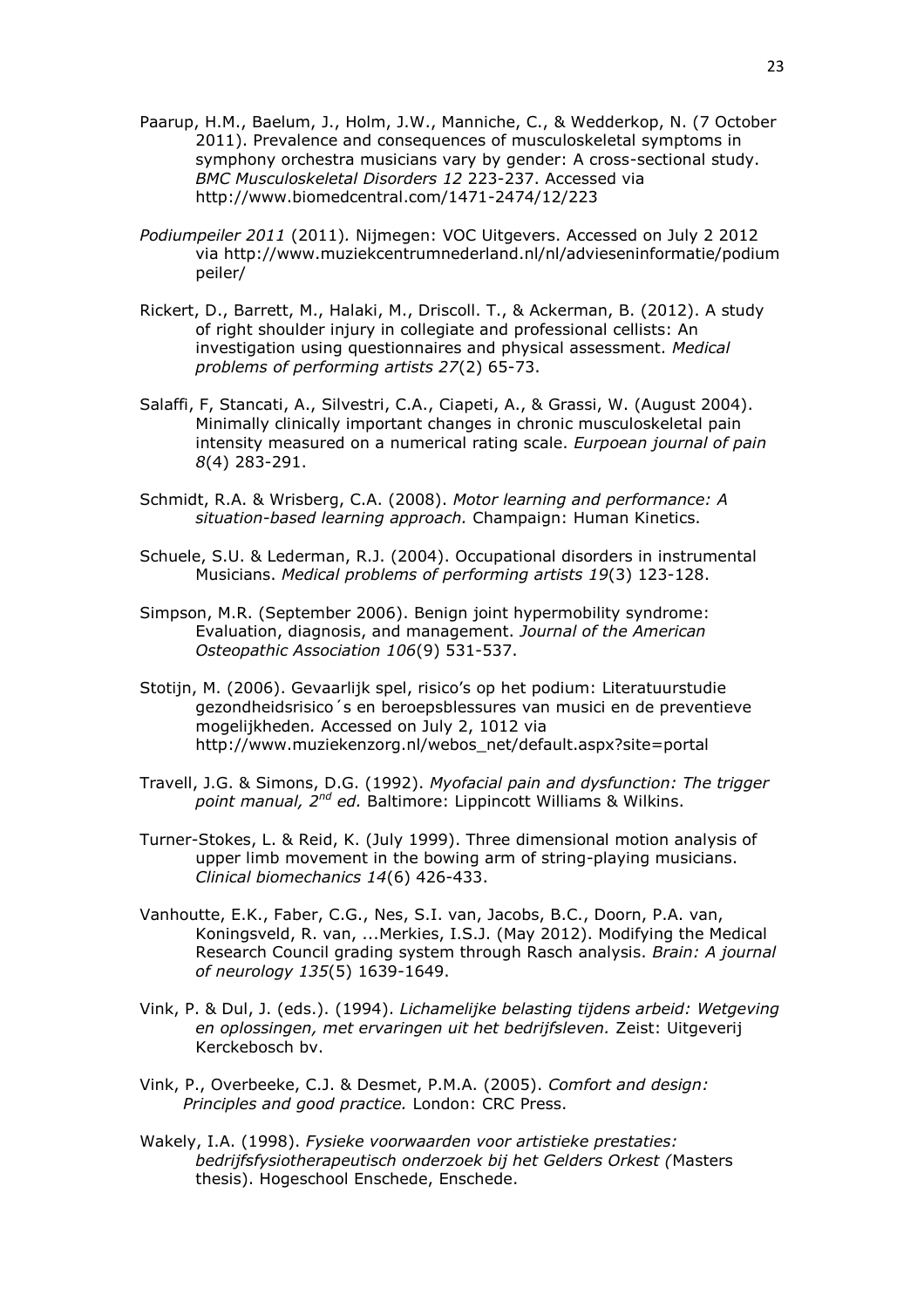- Wilke, C., Priebus, J., Biallas, B., & Froböse, I. (2011). Motor activity as a way of preventing musculoskeletal problems in string musicians. *Medical problems of performing artists 26*(1) 24-29.
- Zaza, Christine (April 1998). Playing-related disorders in musicians: A systematic review of incidence and prevalence. *Canadian Medical Association journal 158* 1019-1025.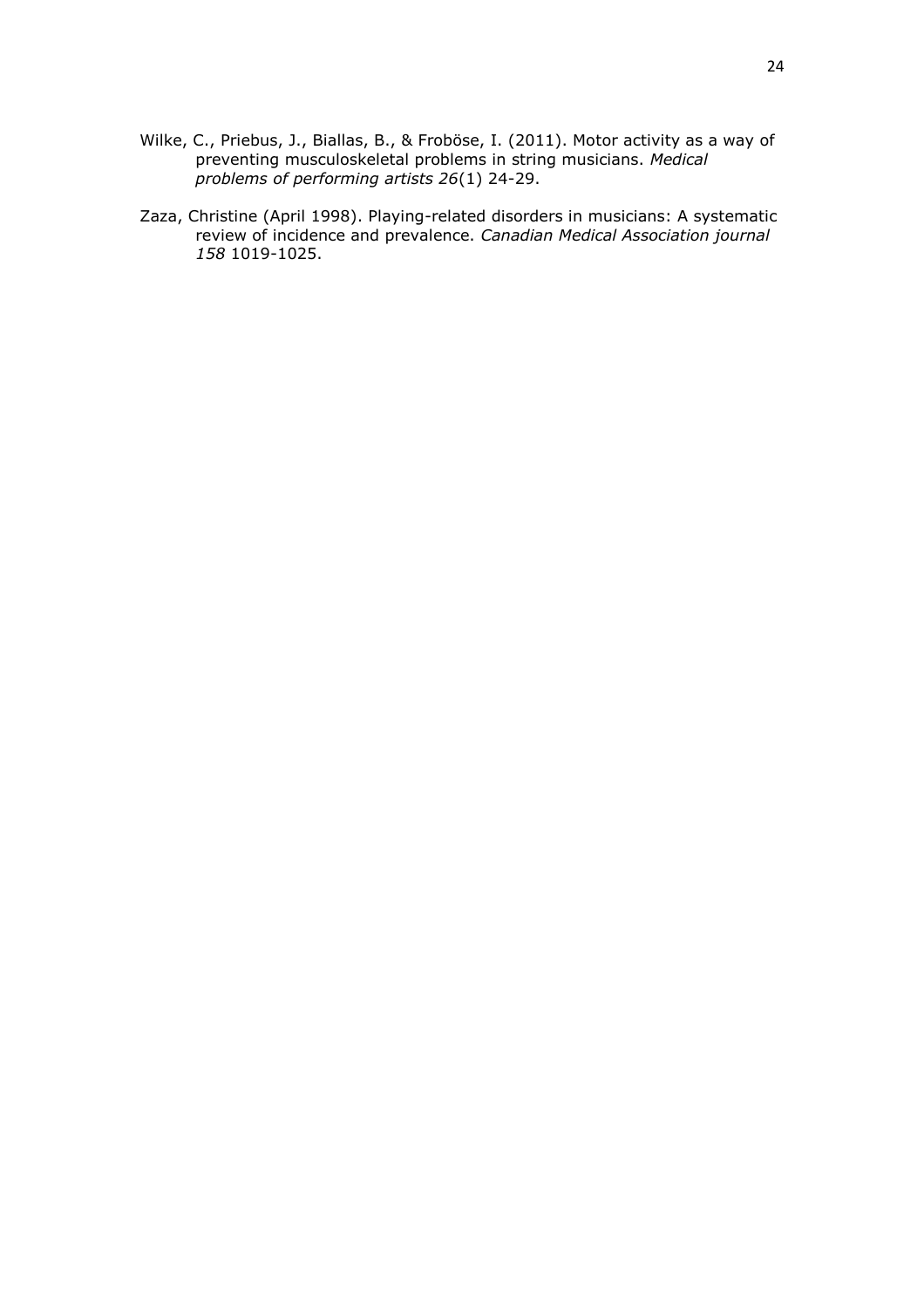### **Appendix A: Informed consent form**

#### **INFORMED CONSENT:**

Toestemmingsformulier om uw gegevens te gebruiken voor een onderzoek.

#### **Waar gaat het case report over?**

In het kader van een afstudeerstudie voor de opleiding fysiotherapie wil ik graag de gegevens van het onderzoek en de behandeling van uw schouderklachten gebruiken voor het schrijven van een case report.

#### **Wat betekent dit voor u?**

De behandeling blijft steeds in het teken staan van het nastreven van een zo goed mogelijk herstel van uw schouderklachten en uw hulpvraag.

De gegevens worden verzameld gedurende het fysiotherapeutisch onderzoek, de behandeling en door middel van vragenlijsten.

Een aantal onderzoeken en vragenlijsten zullen tussendoor of aan het einde van de behandeling nogmaals herhaald worden om het effect van de behandeling inzichtelijk te maken.

In het kader van houdingsonderzoek zal tevens gebruik gemaakt worden van video opnames.

Dit onderzoek voor het case report zal maximaal een periode van 6 tot 8 weken beslaan, wat niet wil zeggen dat daarna de behandeling automatisch stopt.

#### **Privacy**

De onderzoeksresultaten en behandelstrategie zullen volledig anoniem vastgelegd worden in een case report. Dit case report zal in het kader van mijn afstuderen als fysiotherapeut gepresenteerd worden aan docenten en geïnteresseerden op Avans hogeschool te Breda. Voor de presentatie wil ik graag, in overleg met u, beeldmateriaal gebruiken.

#### **Medewerking**

Door dit document te ondertekenen geeft u te kennen dat u akkoord gaat met de inzameling van uw gegevens, het onderzoek, de behandeling, de video opnames. het publiek maken van deze case report en de presentatie ervan op Avans Hogeschool. Ook na ondertekening behoudt u het recht om, zonder opgave van reden, tijdens het onderzoek- en behandelperiode alsnog af te zien van uw medewerking. U heeft het recht op inzage in het einddocument.

Ik,

Naam:

Adres:

begrijp dat in het kader van dit onderzoek gegevens worden ingezameld welke gebruikt worden voor een case report. Dit onderzoek zal de behandeling van de schouderklachten geenszins in de weg staan. Ik ga hier vrijwillig mee akkoord.

Datum: 2012

Plaats:

Handtekening: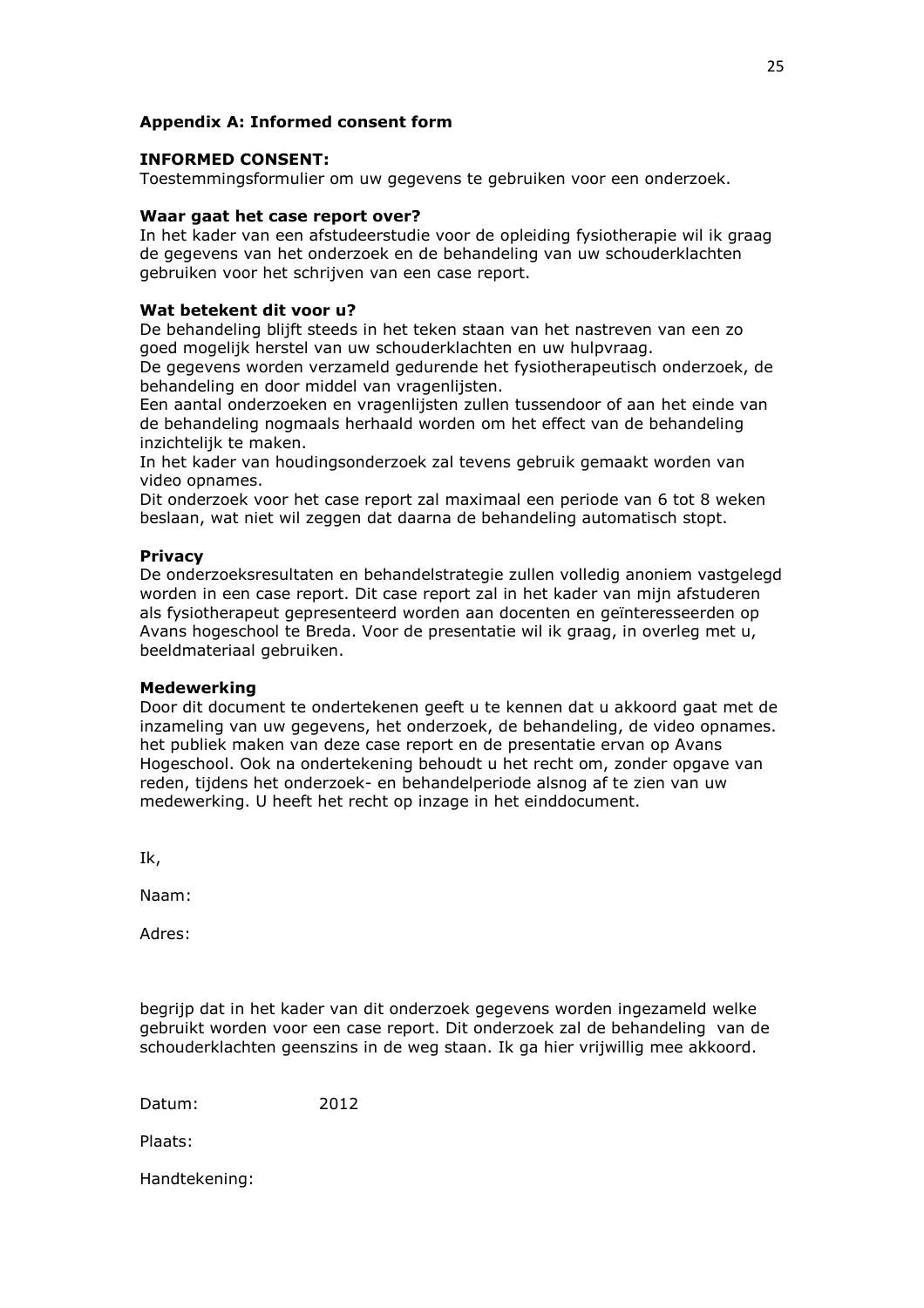# **Appendix B: LEO/LPD scale**

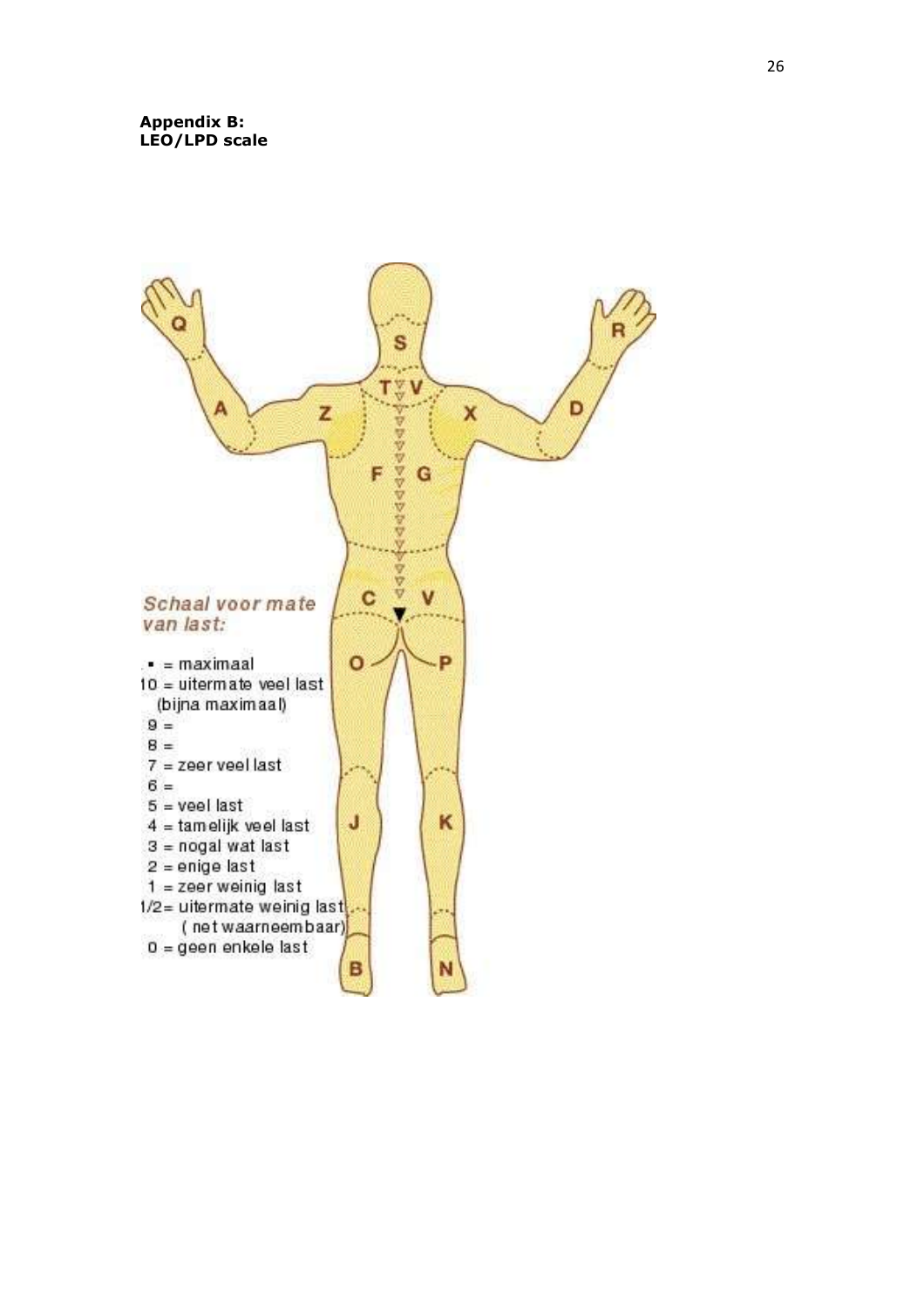

# **LEO: baseline measurement, 2-7-2012**

**LEO: effect measurement, 23-7-2012**

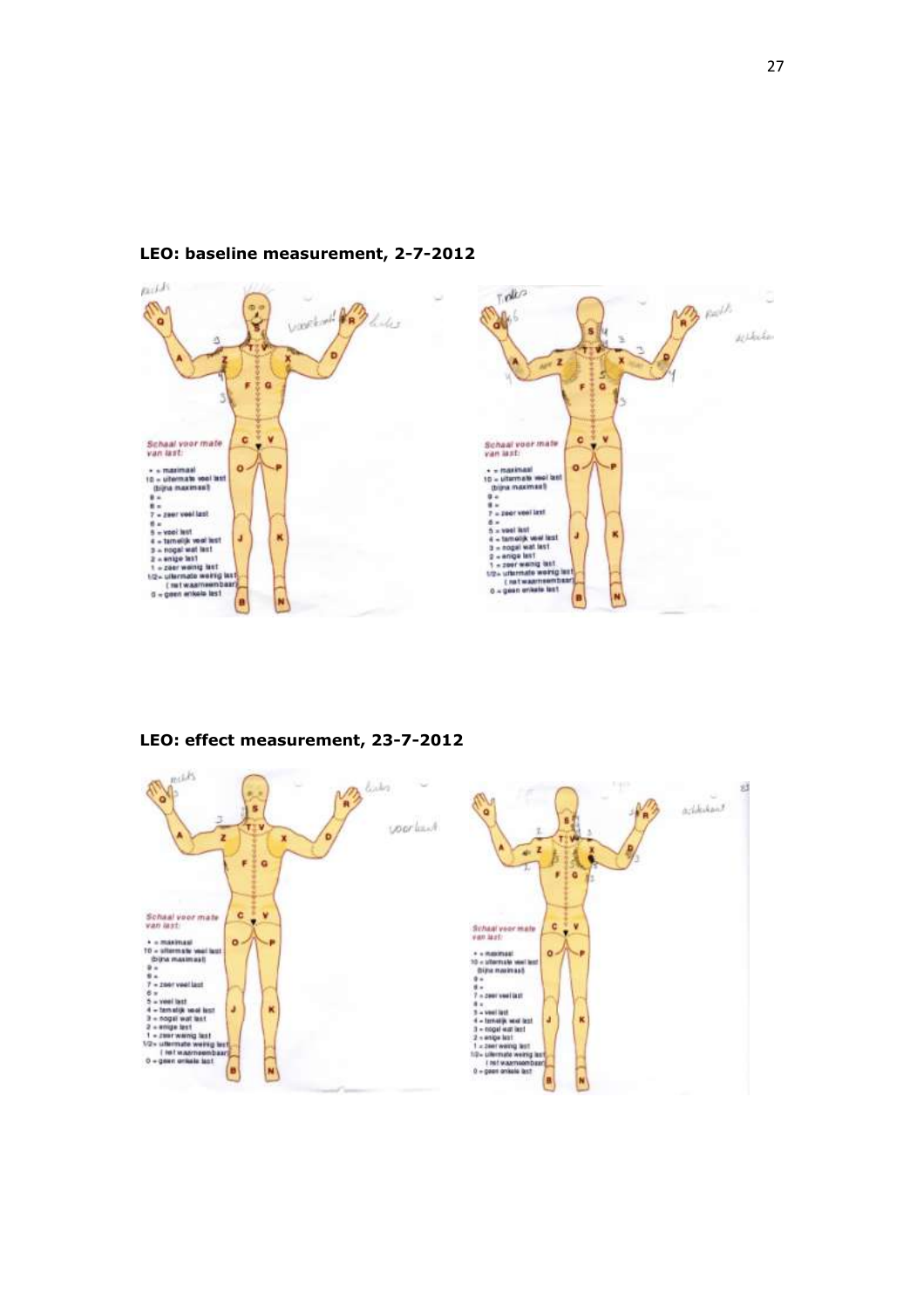# **Appendix C: Revised diagnostic criteria for benign joint hypermobility syndrome (BJHS)**

# **Major Criteria**

- A Beighton score of 4/9 or greater (either currently or historically)
- Arthralgia for longer than 3 months in 4 or more joints

# **Minor Criteria**

- A Beighton score of 1, 2 or  $3/9$  (0, 1, 2 or 3 if aged  $50+$ )
- Arthralgia (> 3 months) in one to three joints or back pain (> 3 months), spondylosis, spondylolysis/spondylolisthesis.
- Dislocation/subluxation in more than one joint, or in one joint on more than one occasion.
- Soft tissue rheumatism. > 3 lesions (e.g. epicondylitis, tenosynovitis, bursitis).
- Marfanoid habitus (tall, slim, span/height ratio >1.03, upper: lower segment ratio less than 0.89, arachnodactyly [positive Steinberg/wrist signs].
- Abnormal skin: striae, hyperextensibility, thin skin, papyraceous scarring.
- Eye signs: drooping eyelids or myopia or antimongoloid slant.
- Varicose veins or hernia or uterine/rectal prolapse.

The BJHS is diagnosed in the presence two major criteria, or one major and two minor criteria, or four minor criteria. Two minor criteria will suffice where there is an unequivocally affected first-degree relative.

BJHS is excluded by presence of Marfan or Ehlers-Danlos syndromes (other than the EDS Hypermobility type (formerly EDS III) as defined by the Ghent 1996 (8) and the Villefranche 1998 (9) criteria respectively). Criteria Major 1 and Minor 1 are mutually exclusive as are Major 2 and Minor 2.